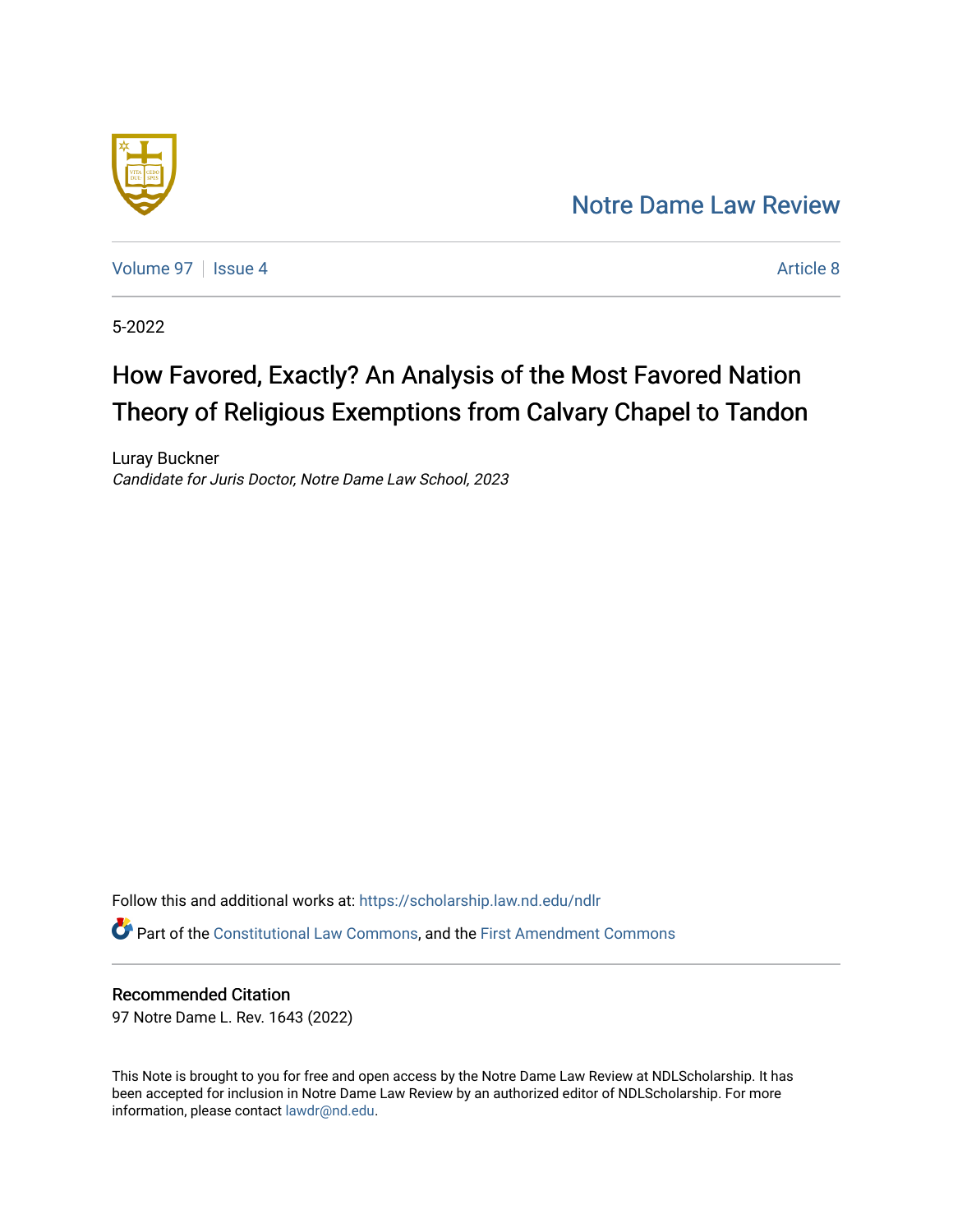#### **NOTES**

## HOW FAVORED, EXACTLY? AN ANALYSIS OF THE MOST FAVORED NATION THEORY OF RELIGIOUS EXEMPTIONS FROM *CALVARY CHAPEL* TO *TANDON*

#### *Luray Buckner*\*

#### **INTRODUCTION**

In the past year, a certain momentum has gathered behind the Court's rulings on free exercise issues with cases like *Fulton v. City of Philadelphia* and *Roman Catholic Diocese of Brooklyn v. Cuomo* manifesting a vibrant free exercise jurisprudence. The Court has come a long way since *Employment Division v. Smith* broke ground with its pronouncement that rational basis review was the default for free exercise cases. Justice Kavanaugh's intriguing addition to this discussion is his promotion of Douglas Laycock's most favored nation theory of religious exemptions. While this theory first appeared in a sole dissent, $<sup>1</sup>$  $<sup>1</sup>$  $<sup>1</sup>$  many scholars argue that it was explicitly adopted by a</sup> majority of the Court in *Tandon v. Newsom*.[2](#page-0-1) In fact, some scholars predicted a devastating change in First Amendment jurisprudence

<sup>\*</sup> Candidate for Juris Doctor, Notre Dame Law School, 2023. Bachelor of Arts in Political Science, Franciscan University of Steubenville, 2016.

<sup>1</sup> Calvary Chapel Dayton Valley v. Sisolak, 140 S. Ct. 2603, 2612 (2020) (Kavanaugh, J., dissenting).

<sup>2</sup> *See, e.g.*, Josh Blackman, *The "Essential" Free Exercise Clause*, 44 HARV. J.L. & PUB. POL'Y 637, 717 (2021); Jim Oleske, Tandon *Steals* Fulton*'s Thunder: The Most Important Free Exercise Decision Since 1990*, SCOTUSBLOG (Apr. 15, 2021, 10:13 AM), https:// www.scotusblog.com/2021/04/tandon-steals-fultons-thunder-the-most-important-free-

<span id="page-1-0"></span>exercise-decision-since-1990/ [https://perma.cc/MRF5-MZTF]; Richard W. Garnett & Mitchell Koppinger, Tandon v. Newsom*,* South Bay Pentecostal*,* Diocese of Brooklyn*, and*  Calvary Chapel *on Religious Liberty and the Pandemic*, *in* SCOTUS 2021: MAJOR DECISIONS AND DEVELOPMENTS OF THE US SUPREME COURT 119, 127 (Morgan Marietta ed., 2022).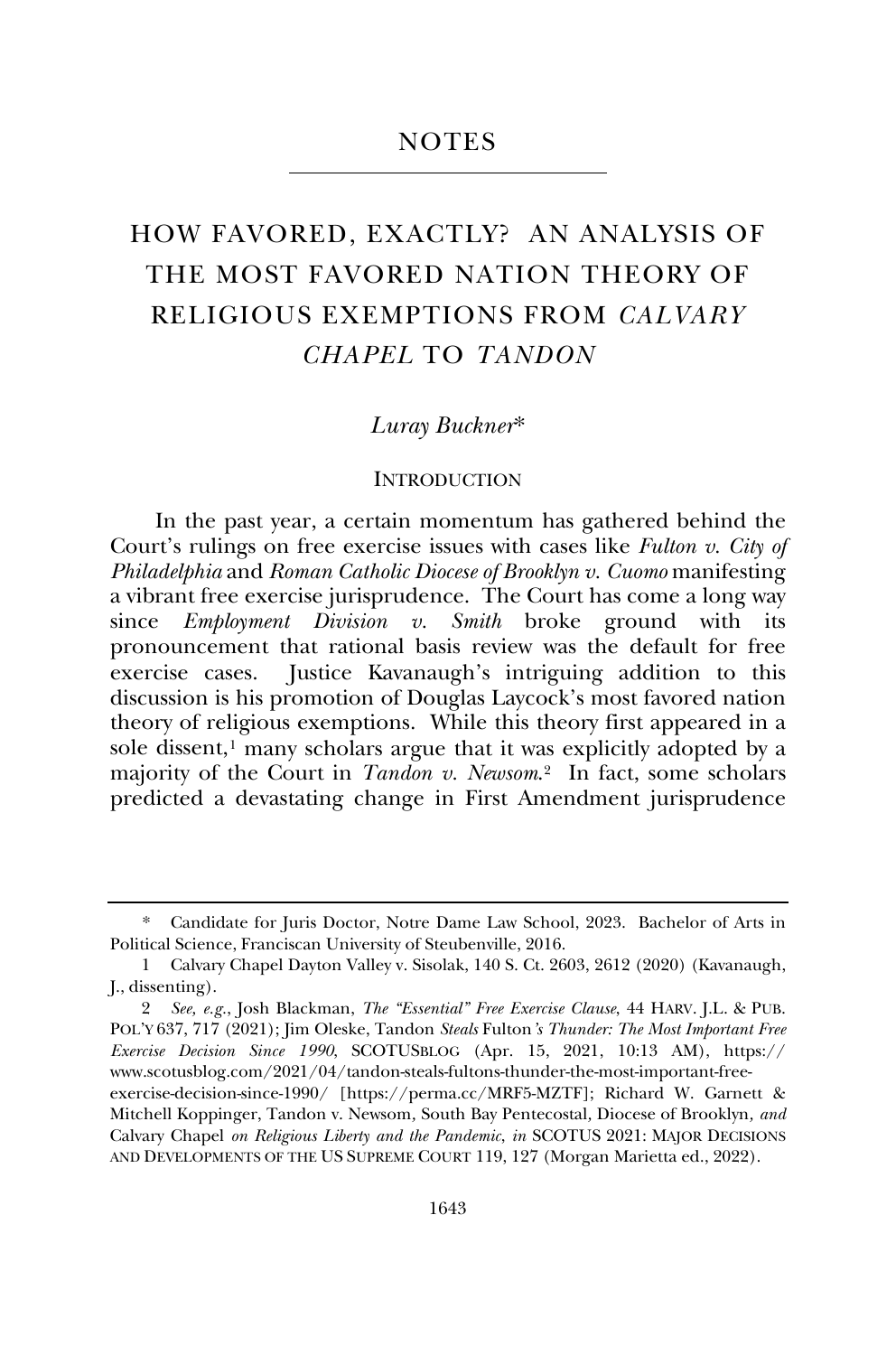when *Tandon* was first decided.[3](#page-1-0) Instead, the majority Court opinion did not reference *Tandon* in the next high-profile free exercise case, *Fulton*, and lower courts have not shown any tendency to apply the test in a way that expands religious freedom. At this point, one might ask whether the most favored nation theory was really an innovation in the law at all and whether it actually changed the *Smith* analysis. Is there any merit to using the most favored nation framework in analyzing requests for religious accommodations and would such a framework tend to be more solicitous of religious rights?

In this Note, I argue that Justice Kavanaugh's most favored nation test for religious exemptions actually differs from the one employed by the majority of the Court in *Tandon*. The majority's formulation of the test is vague and explicitly requires courts to engage in a fact-intensive comparability analysis. Practically, lower courts applying *Tandon* to religious exemption questions have exploited this comparability step to rule against religious claimants generally, but more specifically to deny them strict scrutiny. Because the *Tandon* test was formulated to apply to all free exercise claims, the test is necessarily framed in more general terms and also imposes on religious claimants an additional burden before they can benefit from strict scrutiny analysis. Justice Kavanaugh's analysis, however, is less ambitious in scope, applying only to a subset of free exercise claims, and is formulated to provide more rigorous protection of First Amendment rights. As a result, it would provide a more consistent tool for deciding religious freedom cases and would be more solicitous of religious rights. In Part I, I lay out the legal and academic background necessary to understanding the most favored nation theory of exemptions that Justice Kavanaugh championed and that the Court applied in the pandemic cases. Then, in Part II, I turn to the majority's approach to the most favored nation theory in *Tandon* and contrast it with Justice Kavanaugh's description of the theory, illustrating the similarities as well as the differences in how the two approaches emphasize the necessity of comparability between the religious and secular activities in question. Finally, in Part III, I will examine four lower court decisions that have applied the *Tandon* majority's test to illustrate the shortcomings in the test as currently applied and to demonstrate how these cases would have led to different, religious-friendly, results under Justice Kavanaugh's test.

<span id="page-2-4"></span><span id="page-2-3"></span><span id="page-2-2"></span><span id="page-2-1"></span><span id="page-2-0"></span><sup>3</sup> ELIZABETH REINER PLATT, KATHERINE FRANKE & LILIA HADJIIVANOVA, L., RTS. & RELIGION PROJECT, COLUM. L. SCH., WE THE PEOPLE (OF FAITH): THE SUPREMACY OF RELIGIOUS RIGHTS IN THE SHADOW OF A PANDEMIC 4 (2021) ("The Court's new interpretation of the First Amendment amounts to a radical expansion of constitutional protections for religious exercise, made all the more remarkable by the fact that it has been accomplished on terms that severely limit efforts to protect public health during a deadly pandemic.").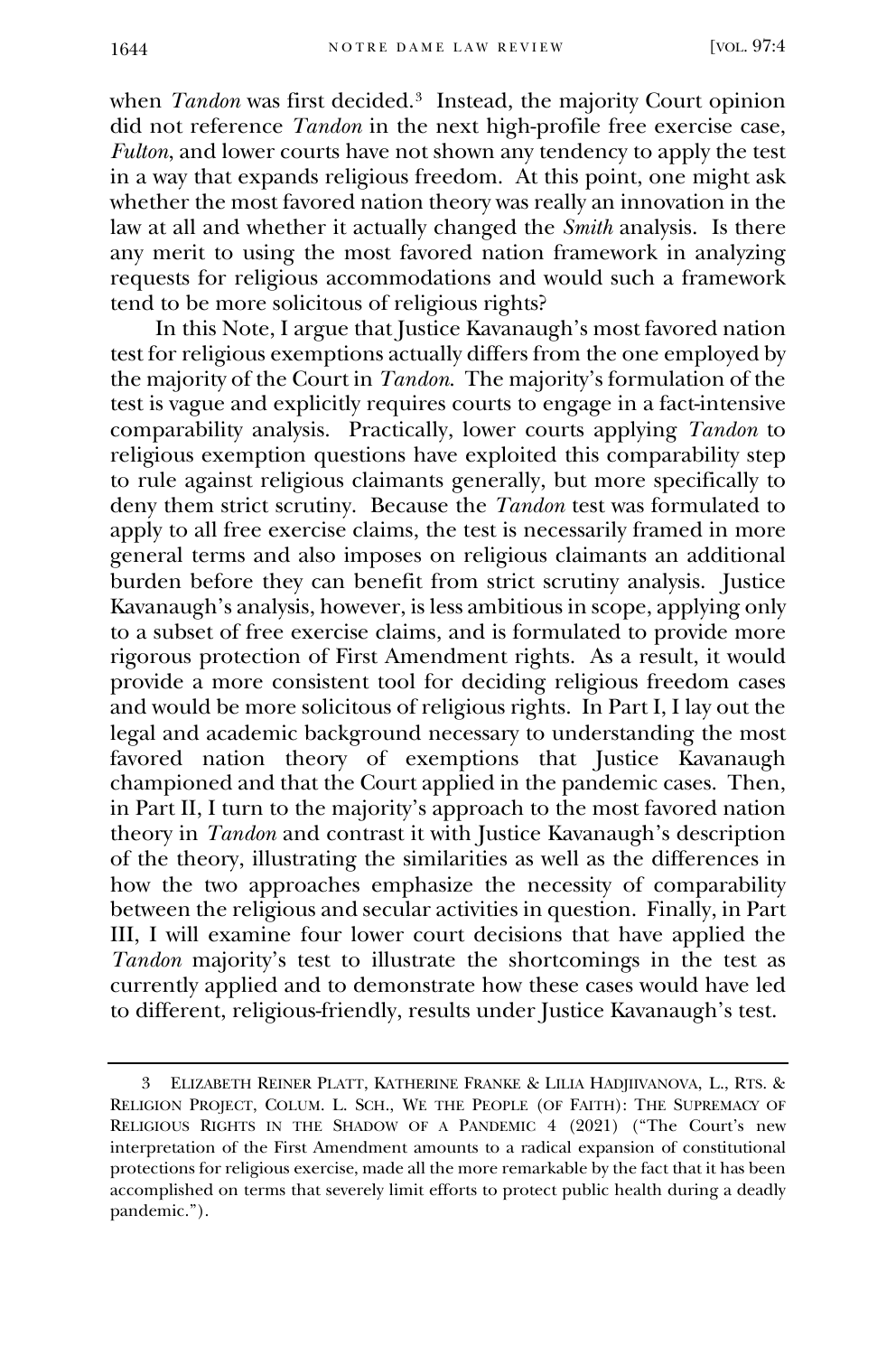## I. A BRIEF HISTORY OF FIRST AMENDMENT JURISPRUDENCE AND THE ACADEMIC ROOTS OF THE MOST FAVORED NATION THEORY OF RELIGIOUS EXEMPTIONS

### *A. A Legal History of First Amendment Jurisprudence*

Immediately before the ground-breaking *Smith* decision of the 1990s, First Amendment free exercise jurisprudence was largely carried out under the strict scrutiny standard established in *Sherbert v. Verner* in 1963.[4](#page-2-0) Before *Sherbert*, going back to the days of the Founding, scholars debated whether the judiciary viewed exemptions as a legitimate answer to First Amendment claims. Philip Hamburger, for example, concludes from the historical evidence that courts could deny religious accommodation to people "not merely in the event of violence or force, but, more generally, upon the occurrence of illegal actions."[5](#page-2-1) Practically speaking, that means that religious accommodations were not available when free exercise conflicted with the current state of law and that *Sherbert*'s strict scrutiny regime is an aberration from the original interpretation of the First Amendment. On the other hand, scholars like Stephanie Barclay explain the paucity of religious accommodations in the nineteenth century by the lack of broadly-worded statutes curtailing religious exercise that were passed and then reviewed by judges. $6$  Barclay looks to the judicial attitude toward exemptions generally and finds evidence that judges in the early days of the country used their equity power to create "exemptions from generally applicable laws," including religious ones[.7](#page-2-3) For Barclay, this is evidence that religious accommodations from generally applicable laws were a legitimate way to balance the First Amendment protections against the need for universal laws. Although scholars may not agree on exactly what status exemptions from neutral laws had in the beginning of the country, $\delta$  as a matter of historical fact, religious

7 *Id.* at 103–04.

<sup>4</sup> Sherbert v. Verner, 374 U.S. 398, 406 (1963).

<sup>5</sup> Philip A. Hamburger, *A Constitutional Right of Religious Exemption: An Historical Perspective*, 60 GEO. WASH. L. REV. 915, 918–19 (1992). Even some pro-religious liberty scholars like Gerard Bradley argue that the religious clauses prohibit legislation motivated by animosity toward religion, but do not require exemptions from neutral laws. While the legislature may give out exemptions, the court is not required to do so. Gerard V. Bradley, *Is the First Amendment Hostile to Religion? Protecting Religious Liberty: Judicial and Legislative Responsibilities*, 42 DEPAUL L. REV. 253, 258–60 (1992).

<sup>6</sup> Stephanie H. Barclay, *The Historical Origins of Judicial Religious Exemptions*, 96 NOTRE DAME L. REV. 55, 70–71 (2020).

<span id="page-3-4"></span><span id="page-3-3"></span><span id="page-3-2"></span><span id="page-3-1"></span><span id="page-3-0"></span><sup>8</sup> Michael W. McConnell admits that the historical evidence is "mixed" on the subject of religious exemptions in the early days of the country, but ultimately concludes that "[t]here is no substantial evidence that . . . exemptions were considered constitutionally questionable, whether as a form of establishment or as an invasion of liberty of conscience."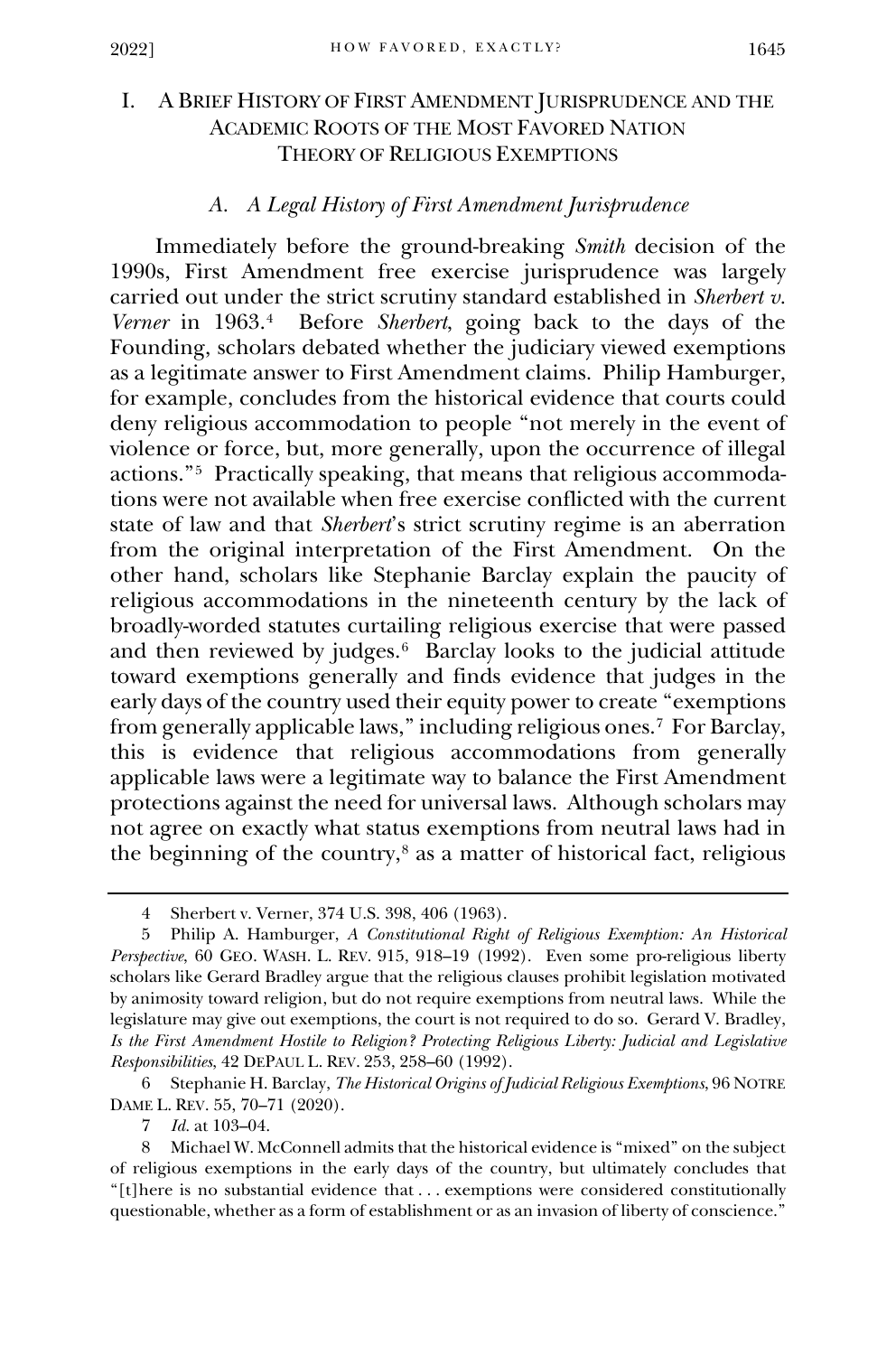minorities benefited from these types of exemptions in the eighteenth century. For example, military conscription and the oath for office were both general laws that applied to the public at large, but both requirements were modified or waived to accommodate religious dissenters who objected to them.[9](#page-3-0) Scholars have debated whether or not these accommodations were constitutionally required, but at the very least they reveal a permissive attitude toward religious accommodations.

Until the First Amendment was incorporated against the states, the Supreme Court did not have a chance to rule upon free exercise cases. Not until 1879 did the Supreme Court decide its first major free exercise case when it allowed the federal government to outlaw polygamy in *Reynolds v. United States* over the objections of the Mormon church.[10](#page-3-1) This first case may seem to support the position that religious accommodations are an aberration in free exercise jurisprudence and that religious claimants are not typically exempt from general laws. In 1963, however, the Supreme Court established a predictable formula for First Amendment cases, formalizing its free exercise jurisprudence into what was known as the strict scrutiny analysis. *Sherbert v. Verner* and *Thomas v. Review Board of the Indiana Employment Security Division* provide the hallmarks of pre-*Smith* religious freedom litigation. In *Sherbert*, the Court wrote that unless the religious action posed a "substantial threat to public safety, peace or order," the governmental regulation would be subject to strict scrutiny, also known as the substantial burden analysis.<sup>[11](#page-3-2)</sup> If the claimant could show that the regulation imposed a burden upon the free exercise of his religion, the government was then required to justify the burden by showing it had a compelling interest in applying the regulation to the religious claimant.[12](#page-3-3) In *Thomas*, the Court looked for a sincere religious belief—one that "need not be acceptable, logical, consistent, or comprehensible to others"—in finding a substantial burden.<sup>13</sup> Judges were to accept the belief as sincere even if the religious claimant had difficulty articulating his belief, his belief conflicted with the majority of others in his religion, or he himself

Michael W. McConnell, *The Origins and Historical Understanding of Free Exercise of Religion*, 103 HARV. L. REV. 1409, 1511 (1990).

<span id="page-4-3"></span><span id="page-4-2"></span><span id="page-4-1"></span><span id="page-4-0"></span><sup>9</sup> THOMAS C. BERG, SUMMARY: RELIGIOUS LIBERTY IN A POLARIZED AGE (forthcoming), https://wwws.law.northwestern.edu/research-faculty/events/colloquium /public-law/documents/berg-religious-liberty-in-a-polarized-age.pdf [https://perma.cc /2A4Y-SYDG] (page 2 of the chapter 7 summary).

<sup>10</sup> Barclay, *supra* note 6, at 65; Reynolds v. United States, 98 U.S. 145, 166–67 (1879).

<sup>11</sup> Sherbert v. Verner, 374 U.S. 398, 403 (1963).

<span id="page-4-4"></span><sup>12</sup> *Id.* at 403, 406.

<span id="page-4-10"></span><span id="page-4-9"></span><span id="page-4-8"></span><span id="page-4-7"></span><span id="page-4-6"></span><span id="page-4-5"></span><sup>13</sup> Thomas v. Rev. Bd. of the Ind. Emp. Sec. Div., 450 U.S. 707, 714 (1981).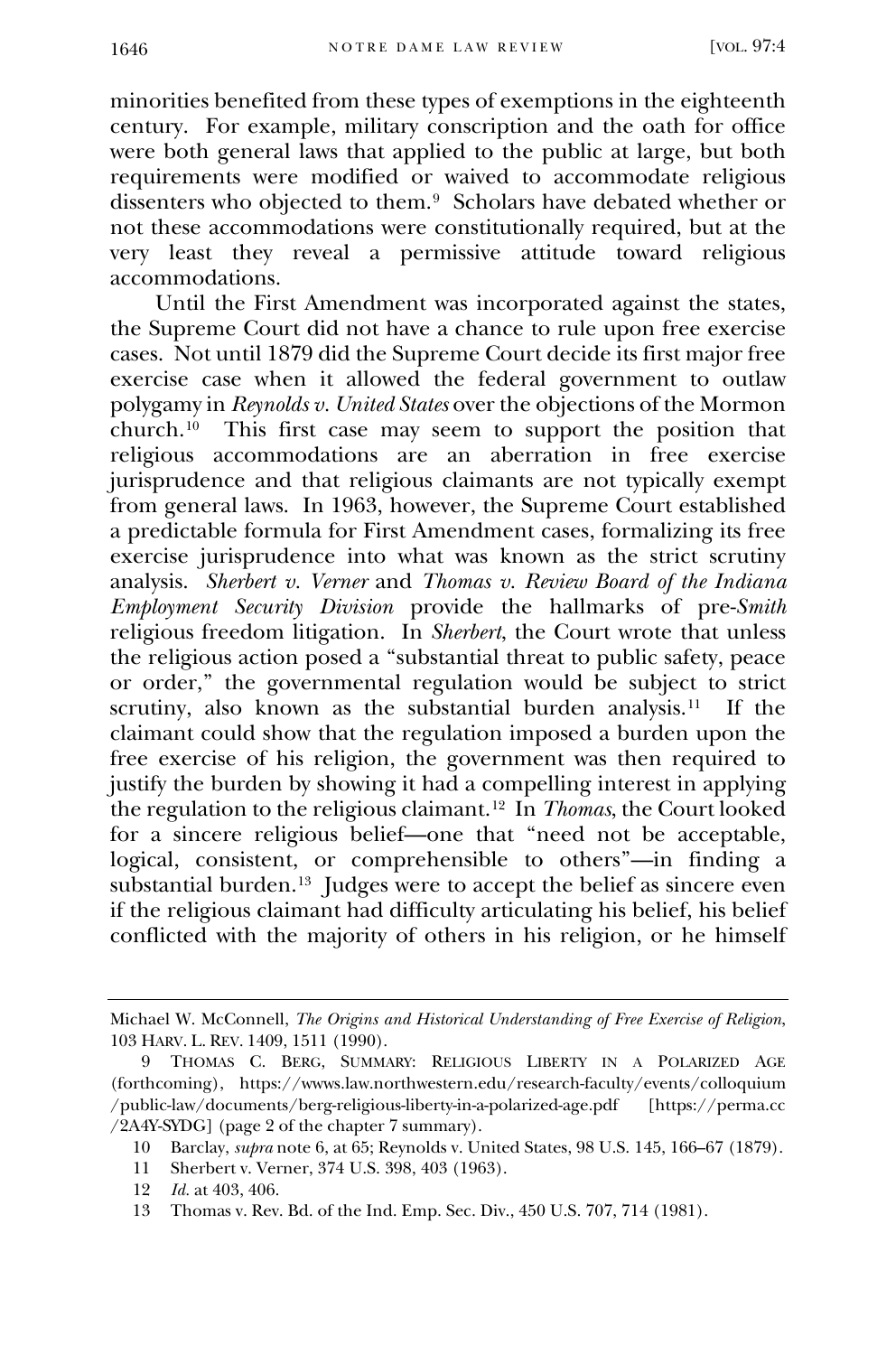struggled to accept the belief.<sup>14</sup> Even a law that is facially neutral becomes unconstitutional as applied "if it unduly burdens the free exercise of religion."[15](#page-4-1) Once the religious litigant has cleared this low hurdle of showing a burden, the government not only must justify the regulation, but also prove that there are no alternative ways to achieve its goal without "infringing [on] First Amendment rights."[16](#page-4-2) Such a regime was generally favorable toward religious exemptions and, like in the early days of the country, indicated a permissive attitude toward religious accommodations.[17](#page-4-3)

A dramatic change came with *Employment Division, Department of Human Resources of Oregon v. Smith*.[18](#page-4-4)In 1990, Justice Scalia wrote for the majority of the Court in *Smith*, upsetting the existing First Amendment framework and ushering in a new legal framework for analyzing free exercise claims. According to the Court, the First Amendment does not require governments to give religious accommodations and rejected the position that "an individual's religious beliefs excuse him from compliance with an otherwise valid law prohibiting conduct that the State is free to regulate."[19](#page-4-5) The government no longer needed a compelling reason to burden an individual's free exercise but needed only to pass the much lower standard of review commonly referred to as *rational basis review*. The Court left only a few paths open to litigants to reach the friendlier regime of strict scrutiny review.[20](#page-4-6) First, if the law was demonstrably not neutral or generally applicable, then the *Sherbert*-era, strict scrutiny test would apply.<sup>[21](#page-4-7)</sup> Second and third, if there was a system of individualized exemptions<sup>[22](#page-4-8)</sup> or the case involved hybrid-rights (a free exercise right coupled with parental rights or free speech rights, for example), strict scrutiny was available.[23](#page-4-9) *Church of the Lukumi Babalu Aye, Inc. v. Hialeah* is a good example of the first pathway to strict scrutiny.<sup>[24](#page-4-10)</sup> In that case the government showed overt hostility to religion and the Court examined

- 18 Emp. Div. v. Smith, 494 U.S. 872 (1990).
- 19 *Id.* at 878–79.
- 20 *Id.* at 884–86.
- 21 *Id.* at 871–72.
- 22 Douglas Laycock, *The Remnants of Free Exercise*, 1990 SUP. CT. REV. 1, 48.
- <span id="page-5-4"></span>23 *Smith*, 494 U.S. at 872–73, 881.
- <span id="page-5-5"></span>24 Church of the Lukumi Babalu Aye, Inc. v. City of Hialeah, 508 U.S. 520 (1993).

<sup>14</sup> *Id.* at 715–16.

<sup>15</sup> *Id.* at 717 (quoting Wisconsin v. Yoder, 406 U.S. 205, 220 (1972)).

<sup>16</sup> *Sherbert*, 374 U.S. at 407.

<span id="page-5-3"></span><span id="page-5-2"></span><span id="page-5-1"></span><span id="page-5-0"></span><sup>17</sup> Certainly, this approach also had its critics. One scholar argued that exemptions in the Sherbert regime were "sponsorship and endorsement" of a religion and conflicted with the Establishment Clause because it had "the impermissible effect of advancing religion." William P. Marshall, *In Defense of* Smith *and Free Exercise Revisionism*, 58 U. CHI. L. REV. 308, 320 (1991).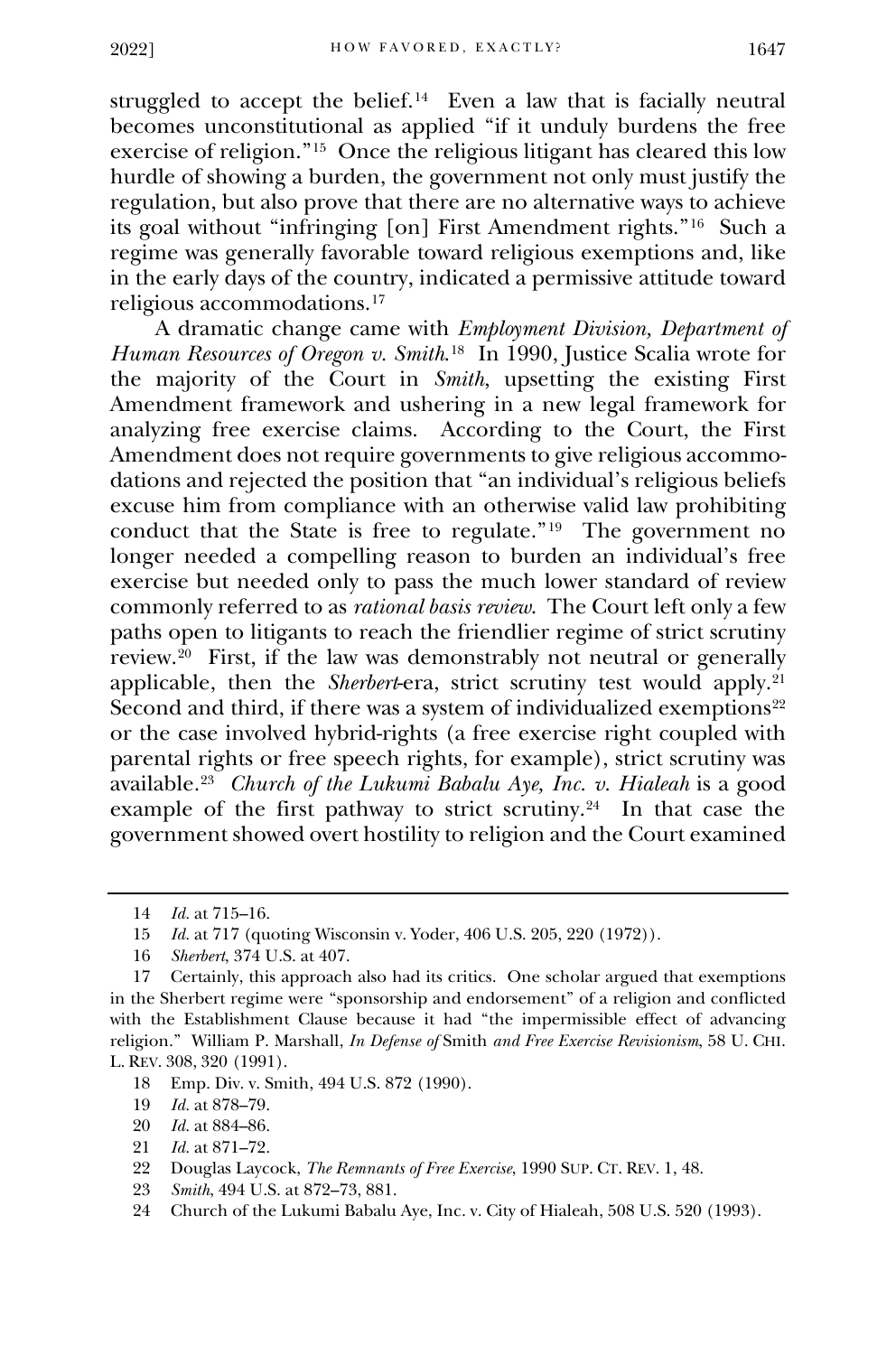the regulations more skeptically under strict scrutiny.[25](#page-5-0) Regarding the second category, the implicit problem with a system of individualized exemptions is that the government is given discretion to make case-bycase decisions on who and what to accommodate. By its very terms, such a law is not neutral and generally applicable.<sup>26</sup> Finally, the hybrid rights exception enables the Court to justify decisions like *Wisconsin v. Yoder* which otherwise would directly contradict the new rule that asapplied challenges to neutral and generally applicable laws are upheld under rational basis review.[27](#page-5-2)

The public reception of *Smith* was not warm. Calls for its overrule began almost immediately and continue to this day, most recently in *Fulton v. City of Philadelphia*<sup>28</sup> In response to this revolution in free exercise rights, Congress passed the Religious Freedom Reformation Act (RFRA). According to the Act, the government could "not substantially burden a person's exercise of religion," even by a facially neutral law, unless it furthered a compelling governmental interest and was the least restrictive means of doing so.[29](#page-5-4) When the Court ruled that RFRA did not apply to state governments, many states passed their own versions of RFRA, some with more and some with less protection than the federal version.[30](#page-5-5) This was the state of First Amendment law before the Supreme Court started hearing pandemic-related cases.

<sup>25</sup> *Id.* at 541, 546. In that case, the Court ruled against the government's regulations prohibiting animal sacrifice because the laws arose from hostility to the Santeria religion. The Court gave a list of indicators that the law was not neutral or generally applicable including the fact that the law was gerrymandered to apply only to religious conduct, it was enacted with hostility toward religion, it included categorical exemptions for secular conduct, or it was selectively enforced against religious conduct. *Id.* at 535, 541, 537, 545.

<sup>26</sup> The *Smith* Court mentioned *Sherbert v. Werner* as an example of individualized exemptions. *Smith*, 494 U.S. at 884.

<sup>27</sup> Wisconsin v. Yoder, 406 U.S. 205 (1972). There, the Court gave Amish children an exemption from the requirement to attend public school until age sixteen. Justice Scalia characterizes this as a case involving both religious rights and parental rights. *See id.* at 213– 15.

<sup>28</sup> 141 S. Ct. 1868 (2021). Although the Court declined to explicitly overrule *Smith* in that case, Justices Alito, Thomas and Gorsuch indicated their willingness to do so, and Justices Kavanaugh and Barrett called on legal scholars for alternatives that could replace *Smith* in the event of an overrule.

<sup>29</sup> 42 U.S.C. § 2000bb-1(a)–(b) (2018).

<span id="page-6-3"></span><span id="page-6-2"></span><span id="page-6-1"></span><span id="page-6-0"></span><sup>30</sup> City of Boerne v. Flores, 521 U.S. 507, 536 (1997) (finding that Congress' attempt to apply such a solicitous constitutional standard upon the states violated the separation of powers and principles of federalism). Since 1993, twenty-three states had passed their own versions of the federal RFRA. Matthew J. Branaugh, *Religious Freedom Protection Expanded in South Dakota and Montana*, CHRISTIANITY TODAY: CHURCH L. & TAX (Aug. 5, 2021), https:// www.churchlawandtax.com/web/2021/may-2021/religious-freedom-protectionexpanded.html [https://perma.cc/F38T-92VF].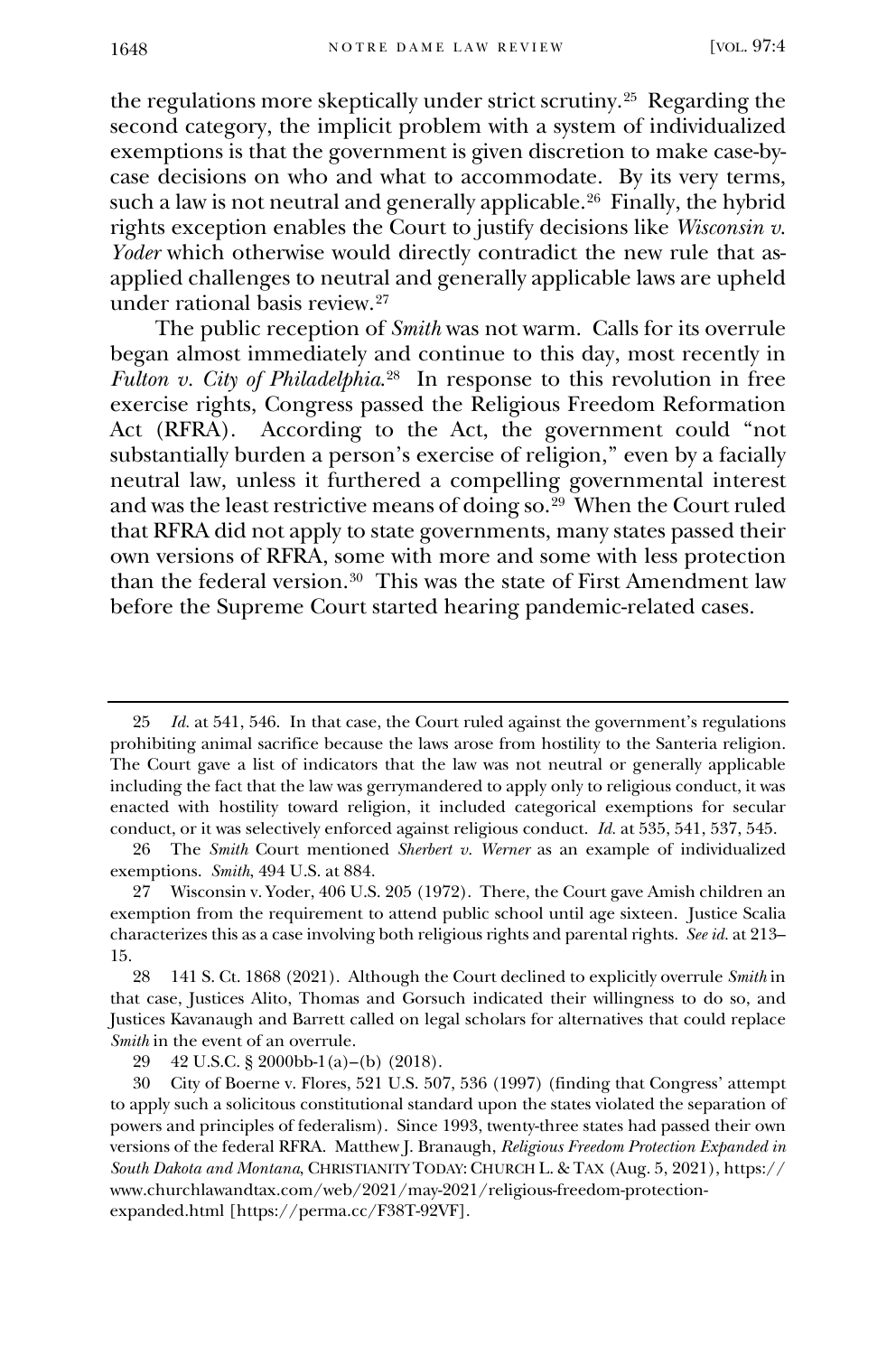#### *B. The Birth of the Most Favored Nation Theory Of Religious Exemptions*

Scholars living in the wasteland of *Smith*'s rational basis review searched for the silver lining to the decision. This was how the most favored nation theory of religious exemptions was born. In international law, a "most-favored-nation" clause is a treaty provision that binds one state to treat the contracting state, "its nationals or goods, no less favorably than any other state, its nationals or goods."[31](#page-6-0) Most frequently used in trade, a most favored nation clause ensures that the contracting nation receives the same import taxes, duties, etc. as the state that is treated best under the opposing nation's laws.[32](#page-6-1) In a law review article published the very year *Smith* was decided, Douglas Laycock drew upon this tradition in order to explain the state of religious freedom after *Smith*. He narrowed in on the individualized exemption exception to rational basis review, writing:

In such individualized decisionmaking processes, the Court's explanation of its unemployment compensation cases would seem to require that religion get something analogous to most-favored nation status. Religious speech should be treated as well as political speech, religious land uses should be treated as well as any other land use of comparable intensity, and so forth. Alleged distinctions—explanations that a proposed religious use will cause more problems than some other use already approved—should be subject to strict scrutiny. [33](#page-6-2)

For Laycock, then, the most favored nation theory was merely an analogical way to explain what was already the law in *Smith*. Such an analysis does not seem to be earth-shattering, or even particularly noteworthy.

However, in a second article, Laycock and co-author Steven Collis added a twist to the theory. In imagining the best possible interpretation of the words "generally applicable," the two suggested that

The question is not whether one or a few secular analogs are regulated. The question is whether a single secular analog is *not*  regulated. The constitutional right to free exercise of religion is a right to be treated like the most favored analogous secular conduct. It is not enough to treat a constitutional right like the least favored, most heavily regulated secular conduct. [34](#page-6-3)

This article is where the most favored nation theory gets its real teeth. Laycock and Collis argue that even if the secular exemption is necessary and obviously required as a matter of practicality (such as an

<sup>31</sup> RESTATEMENT (THIRD) OF FOREIGN RELATIONS LAW § 801 (AM. L. INST. 1987).

<sup>32</sup> *Id.* at § 801 cmt. a.

<sup>33</sup> Laycock, *supra* note 22, at 49–50.

<span id="page-7-7"></span><span id="page-7-6"></span><span id="page-7-5"></span><span id="page-7-4"></span><span id="page-7-3"></span><span id="page-7-2"></span><span id="page-7-1"></span><span id="page-7-0"></span><sup>34</sup> Douglas Laycock & Steven T. Collis, *Generally Applicable Law and the Free Exercise of Religion*, 95 NEB. L. REV. 1, 22–23 (2016).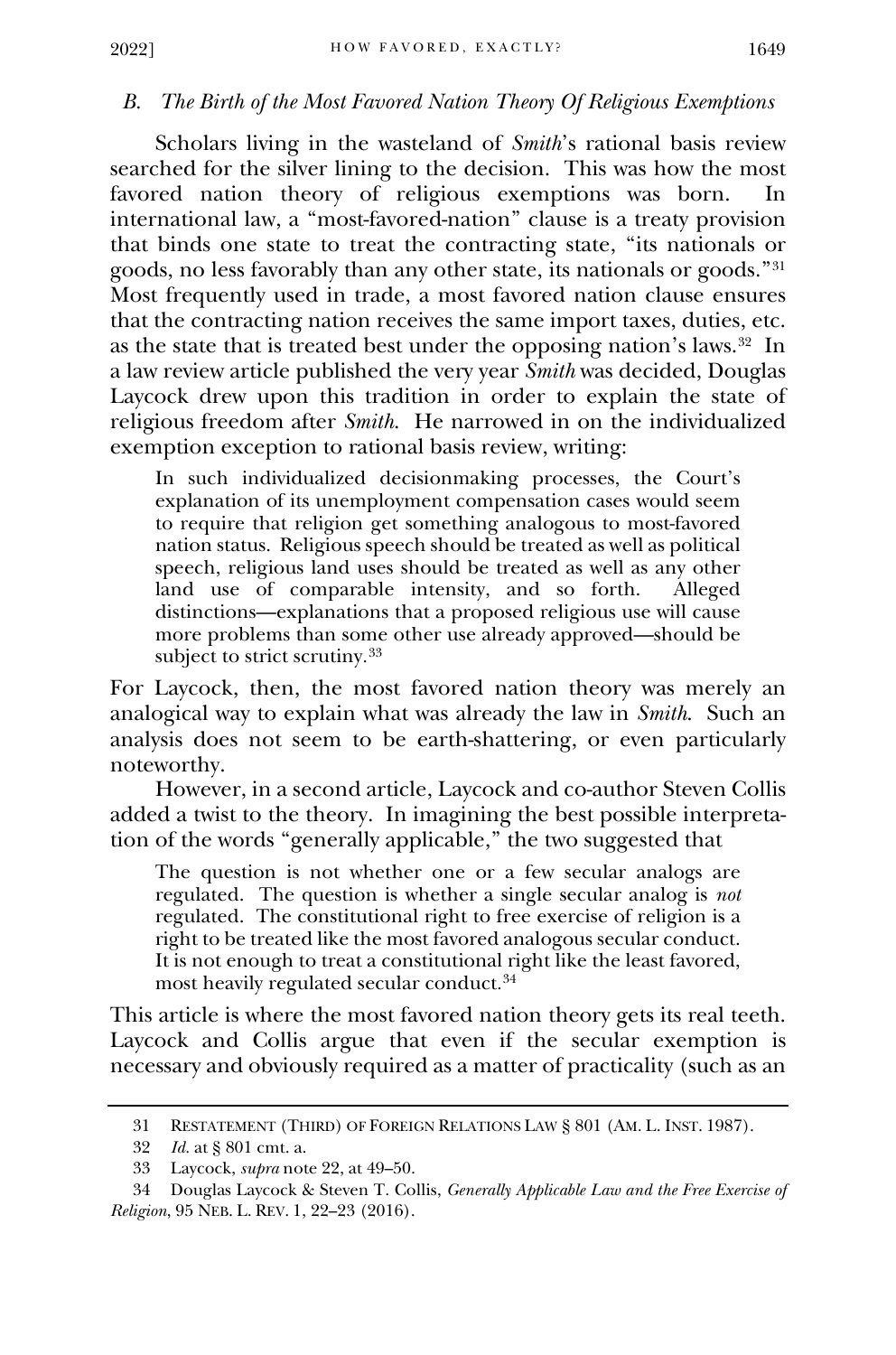exemption to the no-beard requirement for those with a medical condition that prevents them from shaving), the government has permitted an exception and is now required to grant a religious exemption too.<sup>[35](#page-7-0)</sup> Notice what is *not* important to Laycock and Collis. The religious exemption could undermine the government's reason for having the rule in the first place. It could be burdensome or costly to administer. Such considerations are irrelevant. What matters is that the government has signaled that some reasons are important enough to merit an exception and, by excluding religious reasons, the government is implicitly making a value judgment that religious reasons are not as important as secular ones. For Laycock and Collis, this is what is prohibited by the First Amendment, and this is what prevents the law from being generally applicable.

#### *C. The Pandemic Cases and Justice Kavanaugh's Contribution*

Laycock's most favored nation theory made the leap from academia to the world of the judiciary in a case arising from pandemicrelated regulations. In *Calvary Chapel Dayton Valley v. Sisolak*, Justice Kavanaugh dissented from the denial of application for injunctive relief and invoked the most favored nation theory to explain his legal reasoning.[36](#page-7-1) In that case, the Nevada government had limited houses of worship to fifty occupants per building but allowed casinos and other facilities to operate at  $50\%$  capacity.<sup>37</sup> The case came to the Supreme Court when the rural church of Calvary Chapel requested an injunction staying the state's orders.[38](#page-7-3) Although the Supreme Court denied the injunction, Justice Kavanaugh's dissent proved to be prescient of the Court's later approach to such questions. Justice Kavanaugh divided laws that affect religion into four categories with a corresponding form of legal review for each.[39](#page-7-4) First are laws that expressly discriminate against religious organizations *because* they are religious. These laws are generally unconstitutional.[40](#page-7-5) Next are laws that expressly favor religious organizations, giving them benefits that are not afforded to comparable secular institutions.<sup>41</sup> Justice Kavanaugh cautions that these laws can sometimes run afoul of the Establishment Clause because of "the apparent favoritism of religion."[42](#page-7-7) Third, some laws treat religious and secular organizations

<span id="page-8-7"></span><span id="page-8-6"></span><span id="page-8-5"></span><span id="page-8-4"></span>42 *Id.* 

<span id="page-8-0"></span><sup>35</sup> *Id.* at 14–15, 21–23.

<sup>36</sup> 140 S. Ct. 2603, 2603 (2020) (Kavanaugh, J., dissenting).

<span id="page-8-1"></span><sup>37</sup> *Id.* at 2604.

<span id="page-8-2"></span><sup>38</sup> *Id.*

<span id="page-8-3"></span><sup>39</sup> *Id.* at 2610.

<sup>40</sup> *Id.* at 2610–11.

<sup>41</sup> *Id.* at 2611.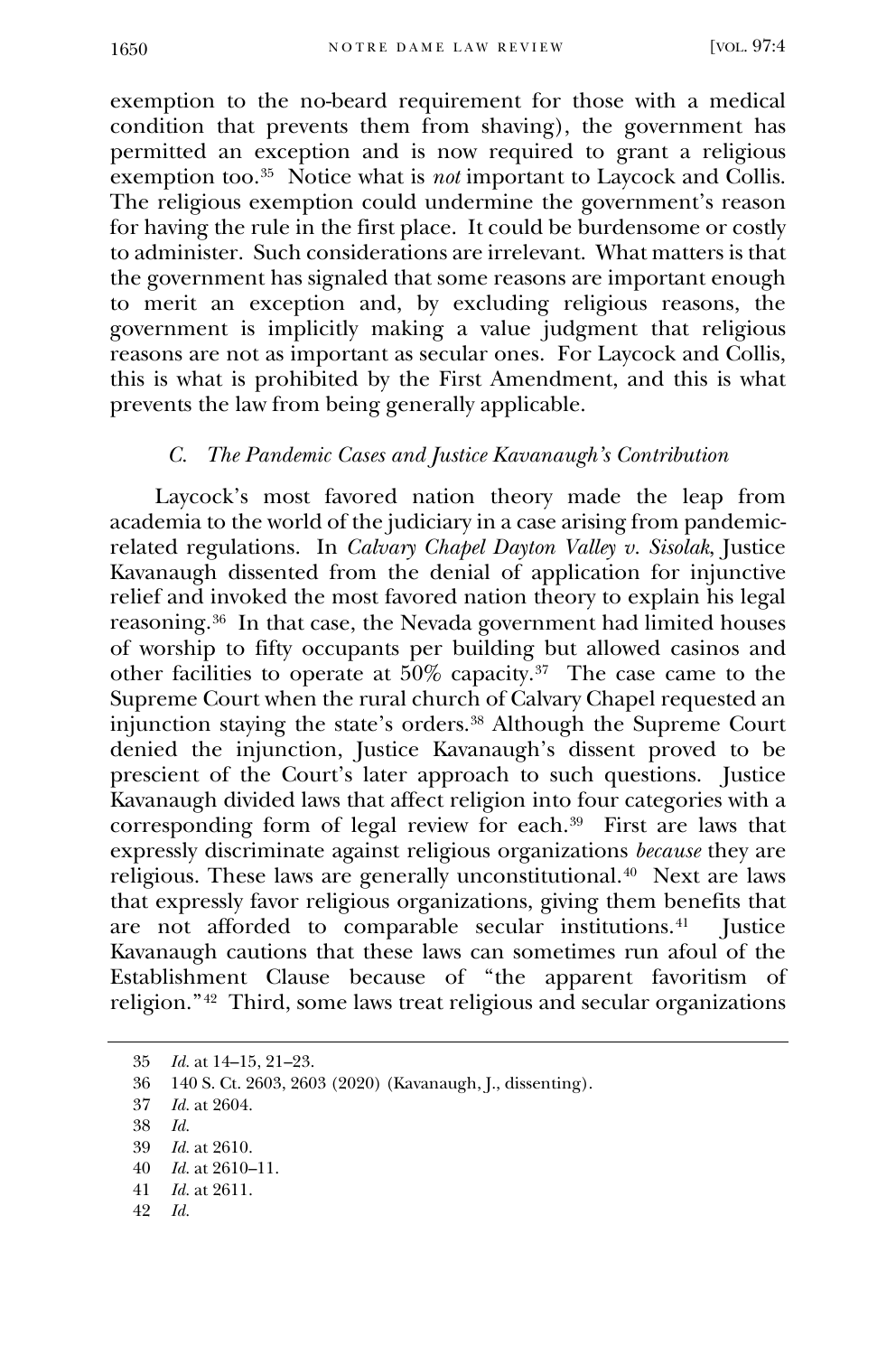the same and are facially neutral but may burden religious claimants.<sup>[43](#page-8-0)</sup> In the face of such burden, the religious claimant may seek an exemption from the law as applied to them, or attack it on the grounds that the legislature was motivated by hostility toward religion.<sup>[44](#page-8-1)</sup> Finally, the fourth category is comprised of laws that "supply no criteria for government benefits or action, but rather divvy up organizations into a favored or exempt category and a disfavored or non-exempt category."[45](#page-8-2) Unlike laws in the first or second categories, these laws are not formulated around the religious character of the institution. However, unlike the third category of laws, they do not treat all organizations the same.[46](#page-8-3)

Justice Kavanaugh found that the challenged laws in Nevada fell into this fourth category. He then cited Laycock's article to support the proposition that the State must place religious organizations in the favored category or provide sufficient justification why it does not.<sup>[47](#page-8-4)</sup> For Justice Kavanaugh, the test requires a two-step analysis. First, the judge asks whether the law creates a class of favored or exempt organizations and whether religion falls into that class.[48](#page-8-5) Second, if the religious organizations are not favored, the government has to provide "sufficient justification" for the unfavorable treatment.<sup>49</sup> While most of the pandemic cases were concerned with comparing churches and religious activities to other secular activities that were either more or less restricted, Justice Kavanaugh promoted his test as eschewing such balancing.[50](#page-8-7) Many pandemic restrictions varied even across secular establishments, so if the Court decided a church was more like a concert venue than a grocery store, a different regulation could apply. However, according to Justice Kavanaugh, such a minute analysis is not necessary under his framework because the religious litigants need only show that one secular activity was more favorably treated. Justice Kavanaugh cites Laycock and Collis's single secular analog rule to

48 *Id.* at 2613.

<span id="page-9-8"></span><span id="page-9-7"></span><span id="page-9-6"></span><span id="page-9-5"></span><span id="page-9-4"></span><span id="page-9-3"></span>50 *Id.* 

<sup>43</sup> *Id.* Justice Kavanaugh gives the example of a fire code that requires sprinklers in certain buildings regardless of whether a church or a car dealership owns the building as an example of this third category.

<sup>44</sup> *Id.* 

<sup>45</sup> *Id.* at 2611–12.

<span id="page-9-1"></span><span id="page-9-0"></span><sup>46</sup> The rough beginnings of this schema can be found in Justice Kavanaugh's concurrence in *Morris County Board of Chosen Freeholders v. Freedom from Religion Foundation*  where he contrasts religious accommodation cases as separate and distinct from cases in which the state discriminates on the basis of religion. Morris Cnty. Bd. of Chosen Freeholders v. Freedom from Religion Found., 139 S. Ct. 909, 910–11 (2019) (Kavanaugh, J., concurring).

<sup>47</sup> *Calvary Chapel*, 140 S. Ct. at 2612 (citing Laycock, *supra* note 22, at 49–50).

<span id="page-9-2"></span><sup>49</sup> *Id.*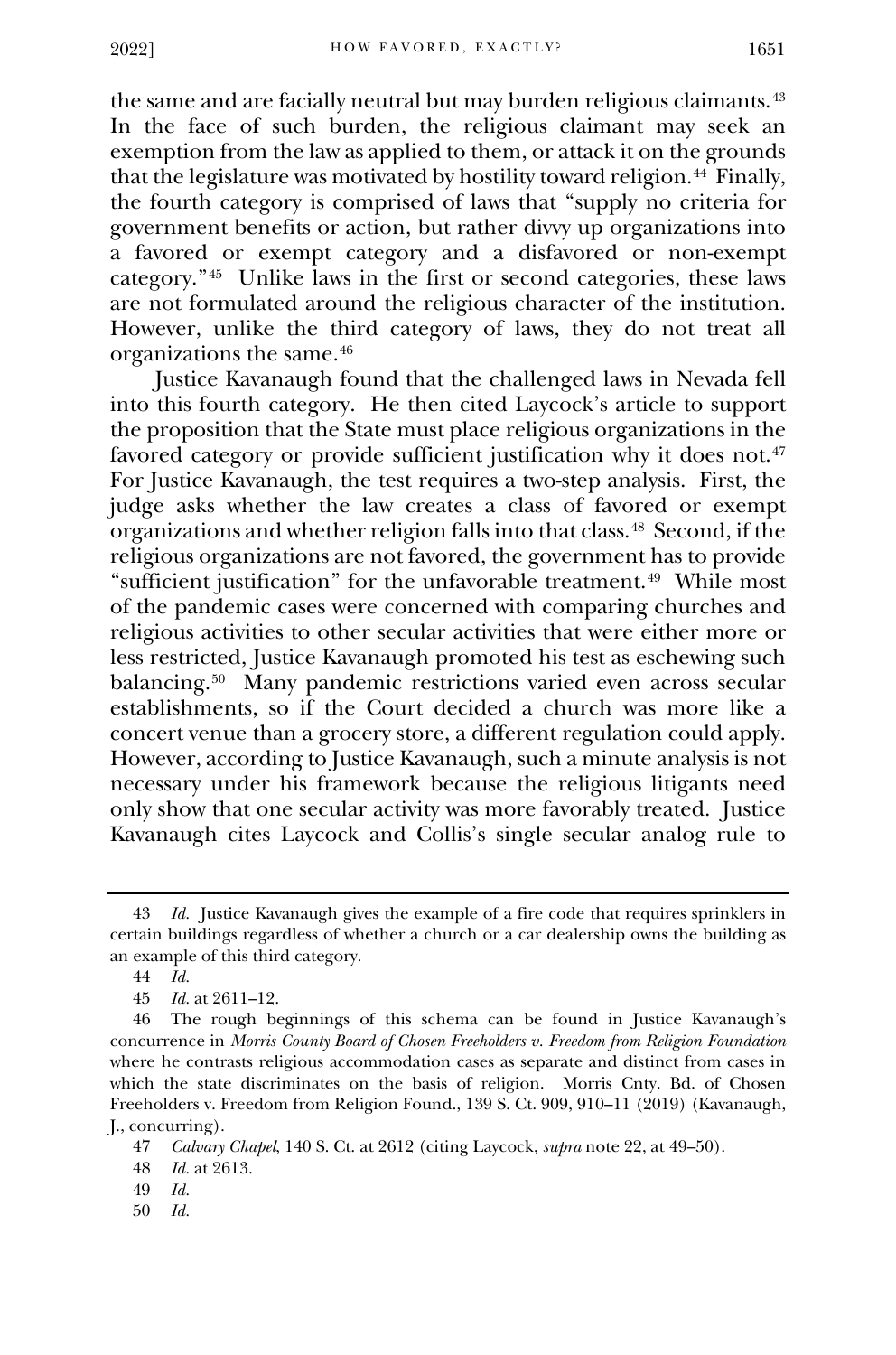support this point, claiming it is "absolutely critical" to determining whether a religious exemption is constitutionally required.<sup>51</sup> Applying his test to the case at hand, Justice Kavanaugh found that Nevada could not justify placing churches in the disfavored, nonexempt category.[52](#page-9-1)

Shortly after *Calvary Chapel*, the Court had a chance to address similar questions in *Roman Catholic Diocese of Brooklyn v. Cuomo*.[53](#page-9-2) In this case, Jewish and Catholic communities sought an injunction for the governor's order that limited houses of worship to ten or twentyfive people at a time while allowing essential businesses to operate at full capacity. Justice Kavanaugh once again laid out his most favored nation theory, this time in a concurrence. He argued that New York had created a favored class of businesses and was therefore required to justify why houses of worship were not in that favored category.<sup>[54](#page-9-3)</sup> He wrote that, "under this Court's precedents, it does not suffice for a State to point out that, as compared to houses of worship, *some* secular businesses are subject to similarly severe or even more severe restrictions."[55](#page-9-4) Once again, the regulations would fail because they were not sufficiently justified.<sup>56</sup> Justice Kavanaugh's brief opinion laid out substantially the same analysis found in his *Calvary Chapel* dissent.

Finally, the climactic moment came with the Supreme Court's decision in *Tandon v. Newsom* to grant injunctive relief to the religious litigants mere days after it was requested.[57](#page-9-6) Here, the per curiam opinion cited Justice Kavanaugh's *Roman Catholic Diocese* concurrence in holding that California's ban on in-home gatherings of more than three households for religious services likely violated the First Amendment.[58](#page-9-7) The Court wrote that:

[G]overnment regulations are not neutral and generally applicable, and therefore trigger strict scrutiny under the Free Exercise Clause, whenever they treat *any* comparable secular activity more favorably than religious exercise. It is no answer that a State treats some comparable secular businesses or other activities as poorly as or even less favorably than the religious exercise at issue. [59](#page-9-8)

Providing some much-needed clarity, the Court explained that whether a secular activity was comparable to a religious one should be

<sup>51</sup> *Id.* (citing Laycock & Collis, *supra* note 34, at 22).

<sup>52</sup> *Id.*

<sup>53</sup> Roman Catholic Diocese of Brooklyn v. Cuomo, 141 S. Ct. 63 (2020) (Kavanaugh, J., concurring).

<sup>54</sup> *Id.* at 73.

<sup>55</sup> *Id.* 

<sup>56</sup> *Id.*

<sup>57</sup> Tandon v. Newsom, 141 S. Ct. 1294 (2021).

<span id="page-10-0"></span><sup>58</sup> *Id.* at 1296.

<span id="page-10-6"></span><span id="page-10-5"></span><span id="page-10-4"></span><span id="page-10-3"></span><span id="page-10-2"></span><span id="page-10-1"></span><sup>59</sup> *Id.* (citing *Roman Catholic Diocese*, 141 S. Ct. at 67–68).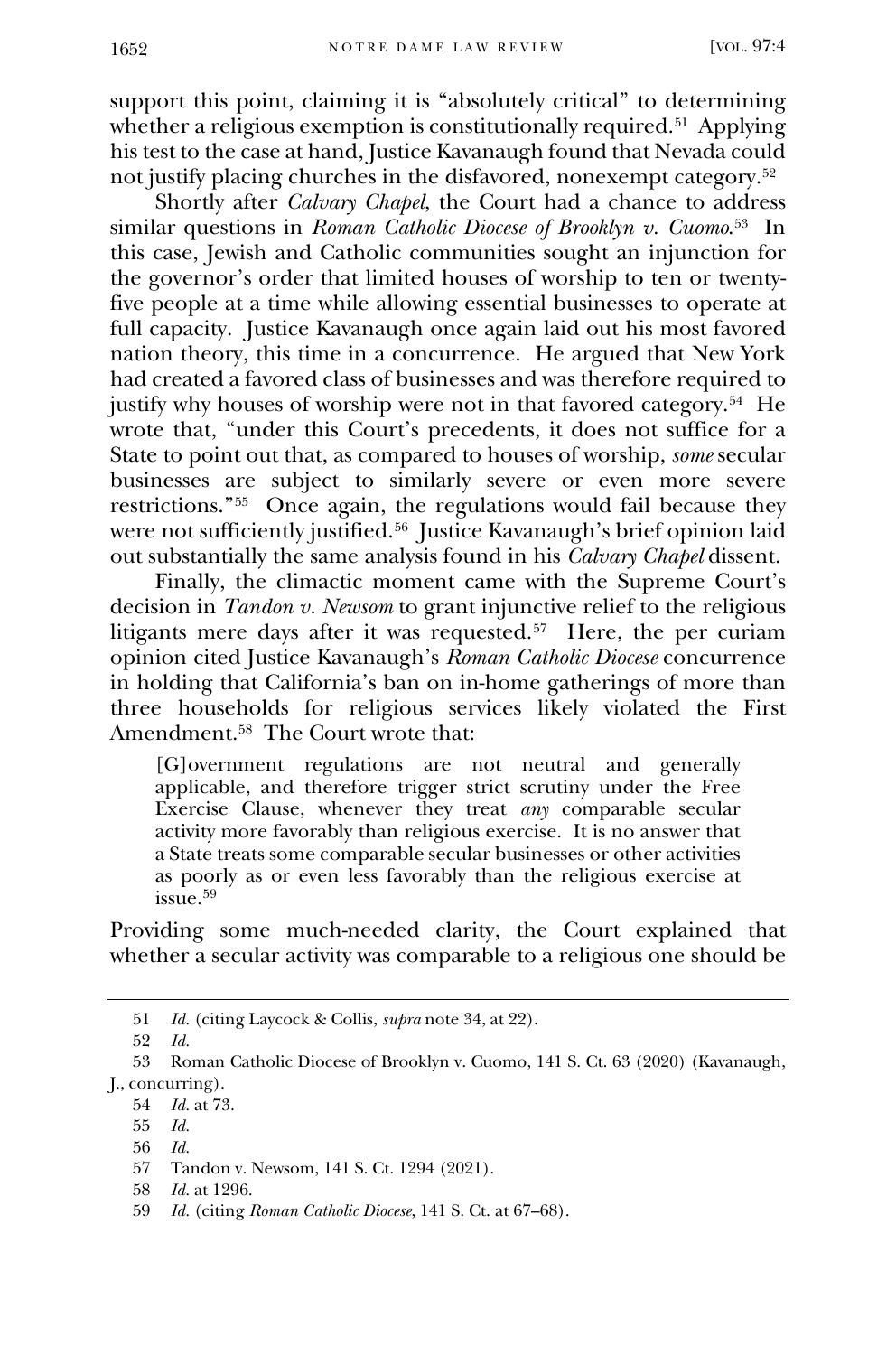determined by judging it against "the asserted government interest that justifies the regulation at issue."[60](#page-10-0) Like Justice Kavanaugh, the majority placed the burden on the government to make this justification and to show that it was impossible to make the regulation less burdensome.[61](#page-10-1) Although at first glance Justice Kavanaugh's most favored nation theory of religious exemptions appeared to have won over the hearts of a majority on the Court, the story is not quite so straightforward.

## II. DISTINGUISHING BETWEEN *SMITH*, *TANDON*'S MOST FAVORED NATION THEORY, AND JUSTICE KAVANAUGH'S *CALVARY CHAPEL* TEST

Although ultimately the *Tandon* analysis and the *Calvary Chapel* approach are distinguishable, both are significant departures from the *Smith* framework. While *Smith* did discuss a system of individualized exemptions, it did so narrowly and as a way to keep *Sherbert* as good precedent, not as a generalized framework for all exemptions. $62$  In *Sherbert*, the government gave out unemployment benefits to those who with "good cause" were not able to accept employment offered to them, but did not consider the refusal to work on the Sabbath for religious reasons a good cause.[63](#page-10-3) The Court held that the government must include religious reasons as good cause reasons and give eligible workers unemployment benefits.[64](#page-10-4) In *Smith*, the unemployment benefits were denied for a similar reason, because the state decided that ingesting peyote during a religious ceremony (the reason why the religious claimants were fired) made them ineligible for employment benefits. In explaining why *Sherbert*'s compelling interest test should not apply to the case at hand, the Supreme Court explained that *Sherbert* was "a context that lent itself to individualized governmental assessment of the reasons for the relevant conduct."[65](#page-10-5) In that circumstance, "where the State has in place a system of individual exemptions," it cannot refuse an exemption for religious conduct "without compelling reason[s]."[66](#page-10-6) In terms of *Sherbert*, the Court seemed to think that the governmental discretion involved in making a case-by-case determination of whether an organization shall receive benefits undermines the neutrality or generality of the law.

<span id="page-11-3"></span><span id="page-11-2"></span>66 *Id.*

<sup>60</sup> *Id.*

<sup>61</sup> *Id.* at 1296–97.

<span id="page-11-0"></span><sup>62</sup> Blackman, *supra* note 2, at 718.

<sup>63</sup> Sherbert v. Verner, 374 U.S. 398, 399–401 (1963).

<sup>64</sup> *Id.* at 408–09.

<span id="page-11-1"></span><sup>65</sup> Emp. Div. v. Smith, 494 U.S. 872, 884 (1990).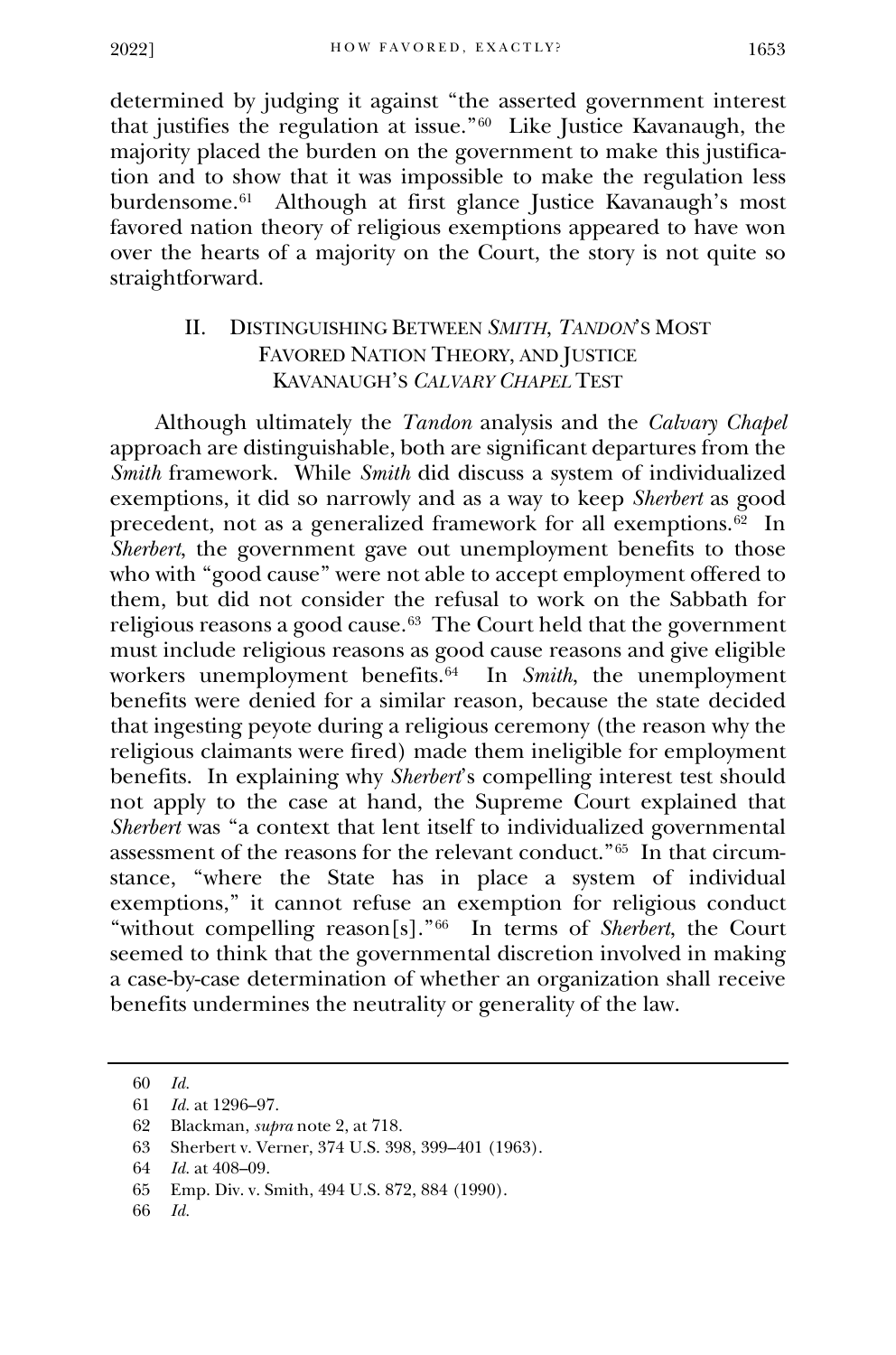*Tandon* endorsed an expansion of the system of individualized exemptions referenced in *Smith* by requiring religious accommodation when there is a single secular exemption. $67$  Such a change is not insignificant. The *Smith* language—"a system of individualized exemptions"—implies that the government has broad discretion to administer a program individually. It does not necessarily include administrative or physically necessary exceptions. The rationale in *Smith* was that the law could not be generally applicable if the government had the discretion to make case-by-case decisions about whether an individual person would receive the benefit or exemption. That same rationale does not justify the *Tandon* and *Calvary Chapel*  rules that only require one, comparable, secular exemption. Under *Smith*, a law could theoretically be neutral and generally applicable if some organizations were treated more favorably than others as long as the determination depended on a rational, statutory basis rather than an exercise of administrative discretion. With the *Tandon* and *Calvary Chapel* development, "the Court has reinterpreted *Smith* in a way that would be unrecognizable to Justice Scalia. It has so profoundly changed the meaning of 'discrimination' against religion that *Smith*'s central holding—that religious objectors must obey nondiscriminatory laws—has been largely hollowed out."[68](#page-11-1) In fact, in a dissenting opinion to a denial of injunctive relief, Justice Gorsuch described the system of individualized exemptions and the disfavored treatment of comparable activities as two distinguishable, though related, paths toward strict scrutiny.[69](#page-11-2)

*Tandon* and *Calvary Chapel* share the same broad holding that a "law or policy that contains exemptions and exceptions—or even a mechanism for granting accommodations on a case-by-case basis—is not . . . generally applicable, and so must be carefully evaluated if it imposes a burden on religious exercise."[70](#page-11-3) However, there are differences between the two tests that, as discussed below, lead to astonishingly different outcomes.

The main difference comes in how the tests handle comparability. For Justice Kavanaugh, the most favored nations analysis did not

<sup>67</sup> Jim Oleske, Fulton *Quiets* Tandon*'s Thunder: A Free Exercise Puzzle*, SCOTUSBLOG (June 18, 2021, 4:20 PM), https://www.scotusblog.com/2021/06/fulton-quiets-tandonsthunder-a-free-exercise-puzzle/ [https://perma.cc/JXL3-WVTU].

<sup>68</sup> PLATT, FRANKE & HADJIIVANOVA , *supra* note 3, at 10.

<sup>69</sup> Doe v. Mills, 142 S. Ct. 17, 19–20 (2021) (Gorsuch, J., dissenting). After citing *Lukumi* to support the claim that individualized exemptions require strict scrutiny, Justice Gorsuch cites *Tandon* and its comparable activity language as "another related reason" why strict scrutiny applies. *Id.*

<span id="page-12-6"></span><span id="page-12-5"></span><span id="page-12-4"></span><span id="page-12-3"></span><span id="page-12-2"></span><span id="page-12-1"></span><span id="page-12-0"></span><sup>70</sup> Richard W. Garnett, *After* Fulton, *Religious Foster Care Agencies Still Vulnerable*, FIRST THINGS (June 22, 2021), https://www.firstthings.com/web-exclusives/2021/06/afterfulton-religious-foster-care-agencies-still-vulnerable [https://perma.cc/4TSW-3ZBT].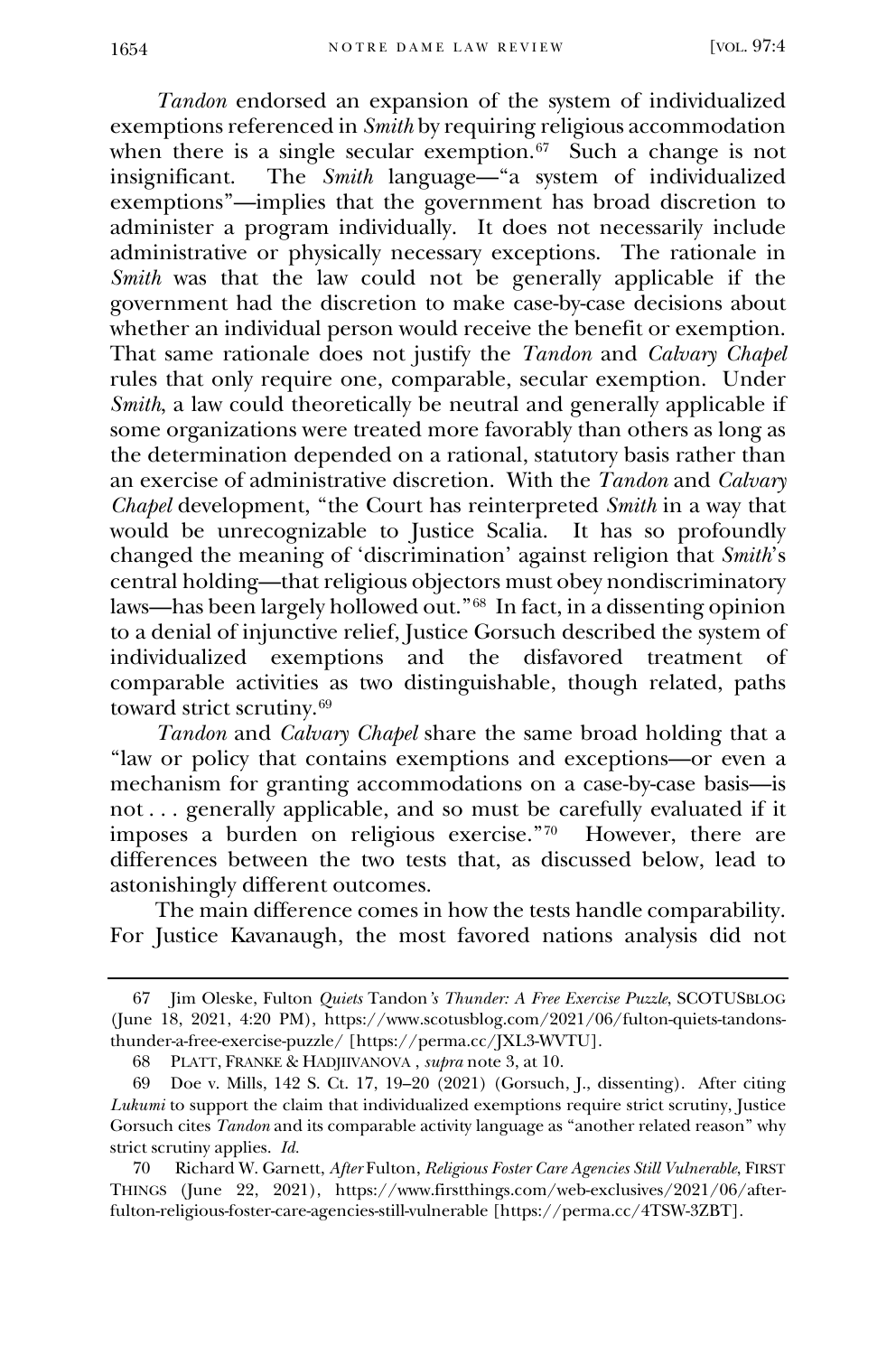require "judges to decide whether a church is more akin to a factory or more like a museum."[71](#page-12-0) The only time he deals with the necessity of comparison is when deciding in which category the law belongs. For Justice Kavanaugh, the most favored nation test is an answer to the question of what constitutional requirements apply when, in zoning, for example, "religious properties arguably could be considered similar to some of the secular properties in *both* [favored and disfavored] categories."[72](#page-12-1) Justice Kavanaugh does not elaborate on this section in terms of how good the arguments have to be or how comparable the religious and secular activities or organizations must be. Of course, he does quote Laycock's "single secular analog" language when discussing step two of his test, $73$  but overall Justice Kavanaugh determines that judges do not have to compare organizations at all in the initial step since the "only question" is whether religious organizations are in the favored category.<sup>74</sup> The implication is that as long as the parties can rationally argue the religious activity or organization resembles the secular ones that are favored, the most favored nation analysis applies. Practically, the judge might engage in an implicit comparison in step two of Justice Kavanaugh's test, which examines the government's justification of disfavored treatment. When examining Nevada's rules for business capacity, Justice Kavanaugh reasoned that "the State cannot plausibly maintain that those large secular businesses are categorically safer than religious services."[75](#page-12-4) However, because the inquiry is ultimately about the government's justification, Justice Kavanaugh examines the rationale for the distinction rather than the similarities between the activities or characteristics of churches and grocery stores.

The *Tandon* majority also has to grapple with comparability, but in that case the Court lists it as a distinct step in the analysis. While the Court still maintains that the strict scrutiny analysis applies whenever a single secular activity is treated more favorably than a religious one, the two activities must be comparable.<sup>76</sup> The very first step in the analysis for the *Tandon* Court is whether the government is treating a comparable secular activity more favorably than a religious one[.77](#page-12-6) And in the second step, the Court explicitly engages in a comparison of the secular and religious activities. Here, the activities are "judged against

<span id="page-13-3"></span><span id="page-13-2"></span><span id="page-13-1"></span>77 *Id.*

<sup>71</sup> Calvary Chapel Dayton Valley v. Sisolak, 140 S. Ct. 2603, 2613 (2020) (Kavanaugh, J., dissenting).

<sup>72</sup> *Id.* at 2612.

<sup>73</sup> *Id.* at 2613 (quoting Laycock & Collis, *supra* note 34, at 22).

<sup>74</sup> *Id.*

<sup>75</sup> *Id.* at 2615.

<span id="page-13-0"></span><sup>76</sup> Tandon v. Newsom, 141 S. Ct. 1294, 1296 (2021).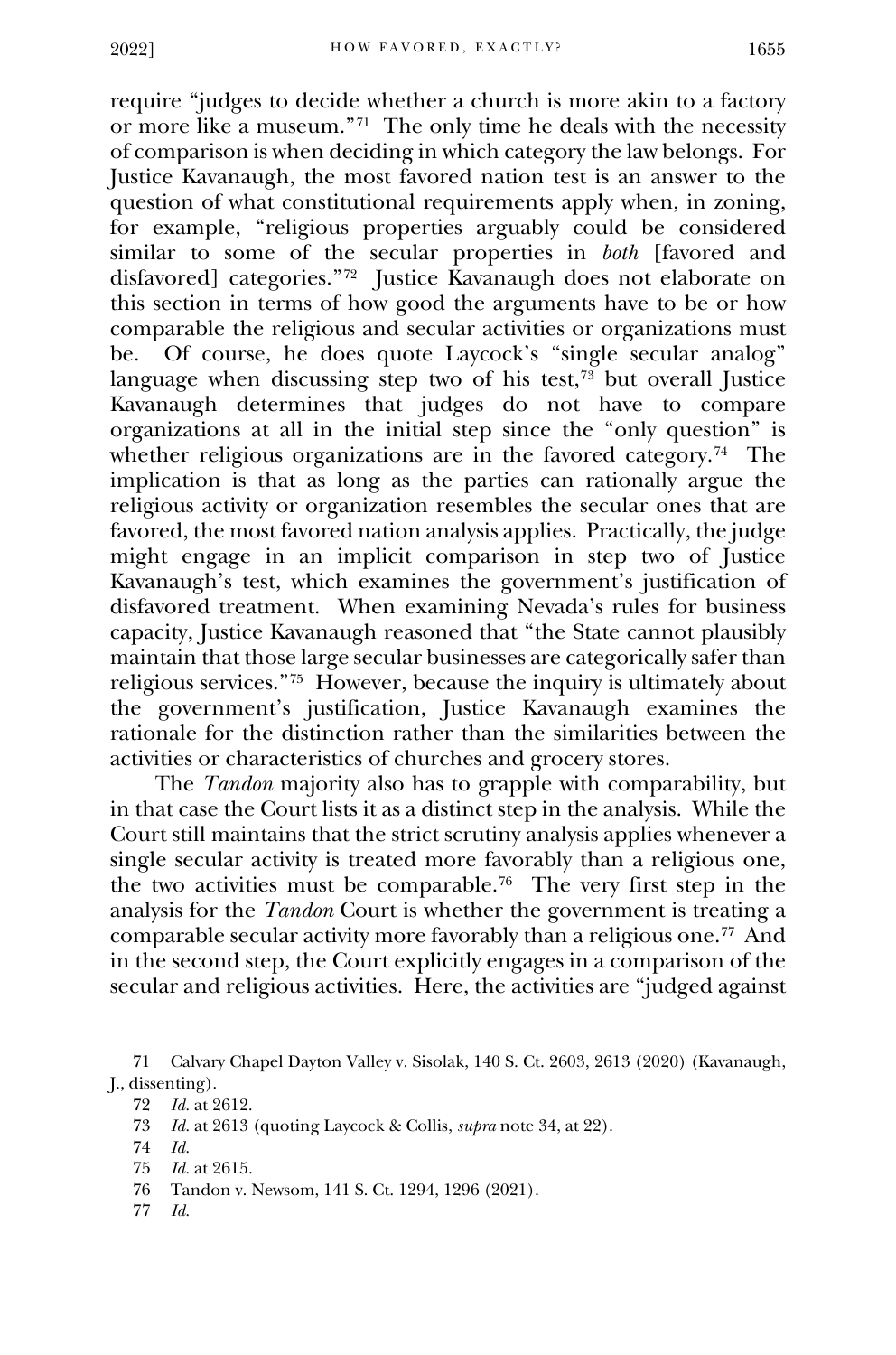the asserted government interest that justifies the regulation at issue."[78](#page-13-0) Only after the Court concludes that the religious activity is similar enough to the secular one does it pass into the third and final step which places the burden on the government to satisfy strict scrutiny.<sup>[79](#page-13-1)</sup>

Does this difference matter? The answer is a resounding yes. While theoretically a judge could apply the two tests to achieve the same result, in practice the *Tandon* test is much easier to manipulate to rule against religious litigants. As the following cases demonstrate, Tandon has not opened the floodgates to religious liberty accommodations but rather slowed the trickling stream of accommodations down to a drip. The reason is that for Justice Kavanaugh the mere fact that the government has started to divide organizations up into different categories is a reason to shift the burden onto the government and use the strict scrutiny analysis. On the other hand, in *Tandon*, the judge is given leeway to decide, as a preliminary step of the analysis, whether the secular activity is comparable to the religious one. In this analysis of similarity, the test loses predictability because judges can highlight or minimize the differences in order to justify whether the religious claimant will benefit from strict scrutiny review or will be analyzed on a rational basis review. To be fair, the Court itself probably did not intend to create a different test in *Tandon*. When Justice Gorsuch explained the *Tandon*  test in his concurring opinion in *Fulton v. City of Philadelphia*, he emphasized that the mere existence of an exemption means the law is not generally applicable and must be examined strictly. The state's "power to grant exemptions ... *anywhere* 'undercuts its asserted interests' and thus 'trigger[s] strict scrutiny' for applying the policy *everywhere*."[80](#page-13-2) Justice Gorsuch at least considers the discretionary power as the central point of the test, not the comparability of the actions. However, lower courts have used the comparability step to consistently rule against religious claimants and *Tandon* has a poor record of protecting free exercise.

A second element of potential divergence between the two tests is the standard of review that applies at the end of the analysis. The majority explicitly applies strict scrutiny in *Tandon*, writing that the government "has the burden to establish that the challenged law satisfies strict scrutiny."<sup>[81](#page-13-3)</sup> As expected, this requires the government to

<sup>78</sup> *Id.*

<sup>79</sup> *Id.* at 1296–97.

<span id="page-14-3"></span><span id="page-14-2"></span><span id="page-14-1"></span><span id="page-14-0"></span><sup>80</sup> Fulton v. City of Philadelphia, 141 S. Ct. 1868, 1929 (2021) (Gorsuch, J., concurring) (quoting Brief for United States as Amicus Curiae Supporting Petitioners at 21, *Fulton*, 141 S. Ct. 1868 (No. 19-123)).

<span id="page-14-4"></span><sup>81</sup> *Tandon*, 141 S. Ct. at 1296.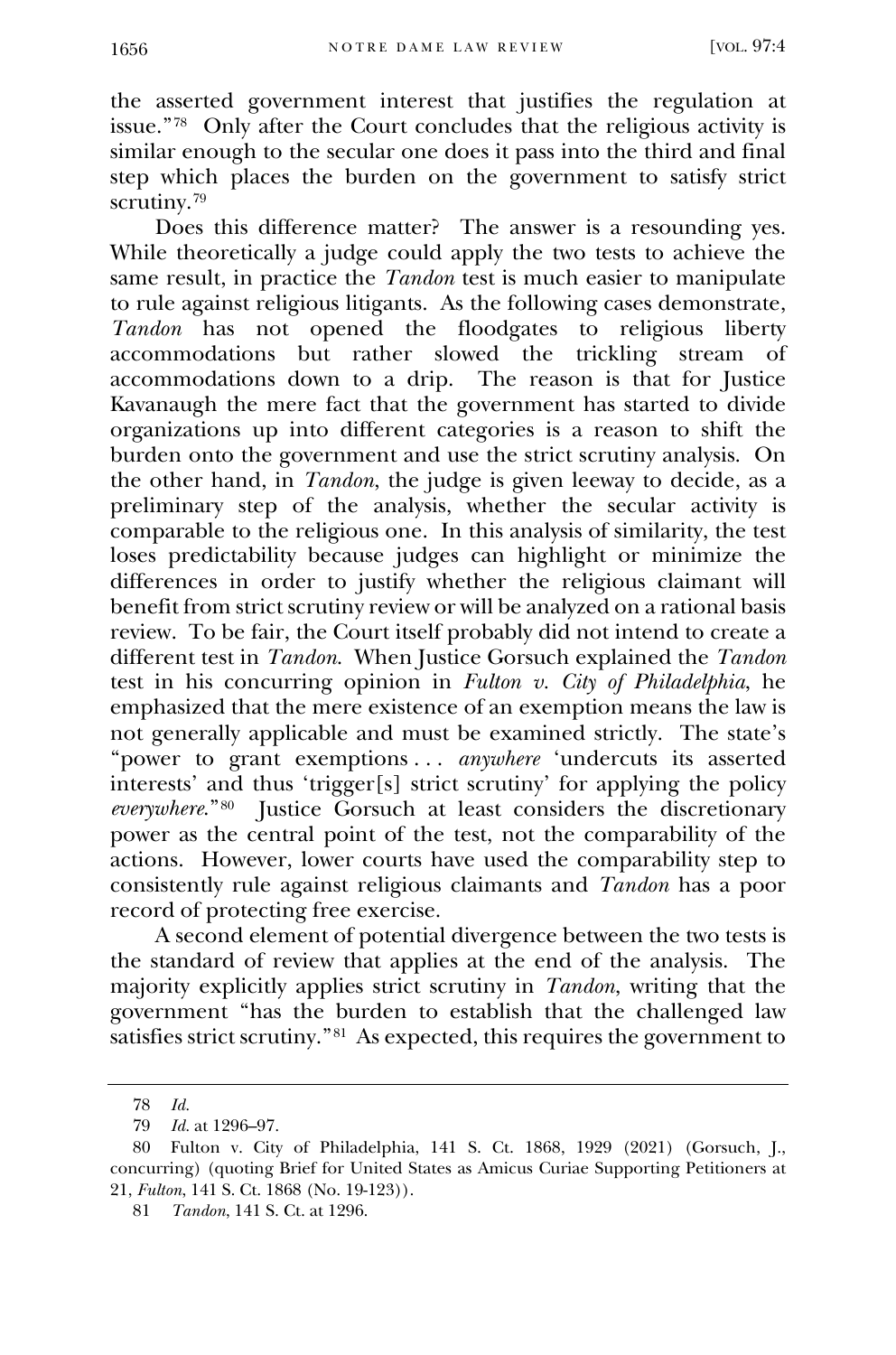justify why religious exercise must be treated differently to achieve the governmental interest and that the method used is narrowly tailored to achieve that end.[82](#page-14-0) In contrast, Justice Kavanaugh only requires a "sufficient justification" for the governmental intrusion. What exactly does Justice Kavanaugh mean by "sufficient justification"? In threshing out the standard, Justice Kavanaugh quotes *Smith*, requiring the government to have a "compelling reason" and *Fraternal Order of Police v. Newark*, which requires a "substantial justification" for the government's decision.[83](#page-14-1) This seems to indicate that Justice Kavanaugh intends to invoke either strict scrutiny or something very much like it for the analysis. Justice Kavanaugh's application of his test to Nevada's regulations provide further evidence that he intends to use strict scrutiny as the standard of review. Justice Kavanaugh found that the government had a "compelling interest" at stake, but it did not overcome its burden of showing that the occupancy limits placed on churches was narrowly tailored to achieve that end.[84](#page-14-2) The analysis looks very much like strict scrutiny since the burden is on the government to justify its regulation and prove that it is narrowly tailored. Based on this evidence, it is reasonable to assume that Justice Kavanaugh intended to invoke strict scrutiny review when he wrote about "sufficient justification."

Finally, it is worth noting that the *Tandon* majority almost exclusively speaks in terms of religious exercise while Justice Kavanaugh's test applies to discrimination against religious organizations in their status as organizations. For *Tandon*, what matters is whether the "two activities" are comparable and if the government can justify its regulation of "First Amendment activity."<sup>[85](#page-14-3)</sup> Justice Kavanaugh, however, considers whether "religious organizations" are favored and whether there is sufficient reason for treating them differently.<sup>[86](#page-14-4)</sup> Perhaps the reason for this difference is that the majority tried to formulate a rule that would apply generally to all situations where free exercise claims are raised—perhaps intending to merely reformulate, rather than alter *Smith—while* Justice Kavanaugh applies the most favored nation theory to a discrete category of laws: ones that divide organizations into favored and disfavored categories. Because Justice Kavanaugh has narrowed the universe of cases that his test applies to, he is able to formulate it so that it is more solicitous of religious

<sup>82</sup> *Id.* at 1296–97.

<span id="page-15-0"></span><sup>83</sup> Calvary Chapel Dayton Valley v. Sisolak, 140 S. Ct. 2603, 2612 (2020) (Kavanaugh, J., dissenting) (first quoting Emp. Div. v. Smith, 494 U.S. 872, 884 (1990); and then quoting Fraternal Ord. of Police Newark Lodge No. 12, 170 F.3d 359, 360 (3d Cir. 1999)).

<sup>84</sup> *Id.* at 2613.

<sup>85</sup> *Tandon*, 141 S. Ct. at 1296–97.

<span id="page-15-4"></span><span id="page-15-3"></span><span id="page-15-2"></span><span id="page-15-1"></span><sup>86</sup> *Calvary Chapel*, 140 S. Ct. at 2613.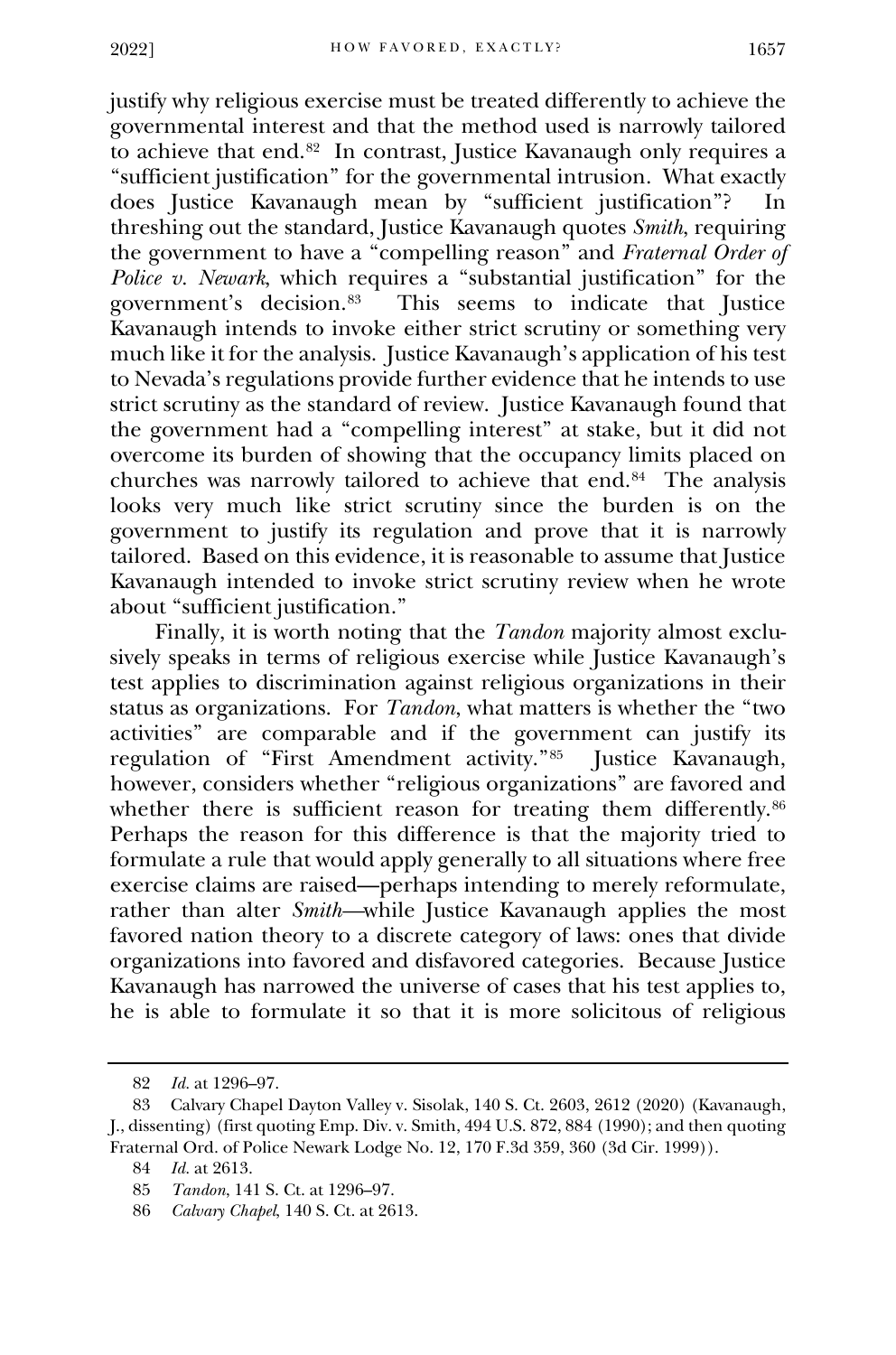exercise while the *Tandon* test cannot provide as much guidance to judges in how to balance and apply the test. This may be another reason why the *Tandon* test in practice has proven to be less solicitous of religious claimants while Justice Kavanaugh's test would likely provide more protection to religious litigants seeking accommodations.

### III. *TANDON* IN THE LOWER COURTS PROVIDES LITTLE RELIEF FOR RELIGIOUS LITIGATORS WHILE *CALVARY CHAPEL*  WOULD CONSISTENTLY HAVE DONE SO

The lower courts that have applied *Tandon* to free exercise cases have used it to deny accommodations to religious litigants. A case out of Michigan recently used the *Tandon* analysis when considering a religious challenge to the Michigan governor's executive order mandating masks in schools.<sup>87</sup> The order required all children in grades K–5 to wear masks while in school.[88](#page-15-1) The district court denied the plaintiff's request for an injunction staying the order and on appeal the appellate court affirmed the district court's decision.[89](#page-15-2) The appellate court quite clearly applied the *Tandon* analysis in determining whether the religious claimants were entitled to relief and whether to examine the regulation under strict scrutiny or under rational basis review. After examining conflicting precedents, the court decided that "[s]chools educating students in grades K–5 are unique in bringing together students not yet old enough to be vaccinated against COVID-19 in an indoor setting and every day. Accordingly, the proper comparable secular activity in this case remains public and private nonreligious schools."<sup>[90](#page-15-3)</sup> Because masks were required in private nonreligious and public schools, the court determined that the law was generally applicable and rational basis review applies to the question. Under the *Tandon* test, this outcome is hardly debatable. However, Justice Kavanaugh's test from *Calvary Chapel* characterizes the question quite differently and arguably leads to a different result.

First, the executive order divides up certain organizations into favored and disfavored categories, which would make it part of Justice Kavanaugh's fourth category of laws. Grocery stores must require their customers to wear masks, but restaurants and food service establishments do not need to require masks of their patrons.<sup>91</sup> Businesses must

<sup>87</sup> Resurrection Sch. v. Hertel, 11 F.4th 437, 441 (6th Cir. 2021), *vacated pending rehearing en banc*, 16 F.4th 1215, 1216 (6th Cir. 2021) (mandate stayed pending hearing).

<sup>88</sup> *Id.* at 447.

<sup>89</sup> *Id.* at 441.

<sup>90</sup> *Id.* at 457–58.

<span id="page-16-2"></span><span id="page-16-1"></span><span id="page-16-0"></span><sup>91</sup> *Id.* at 444–45.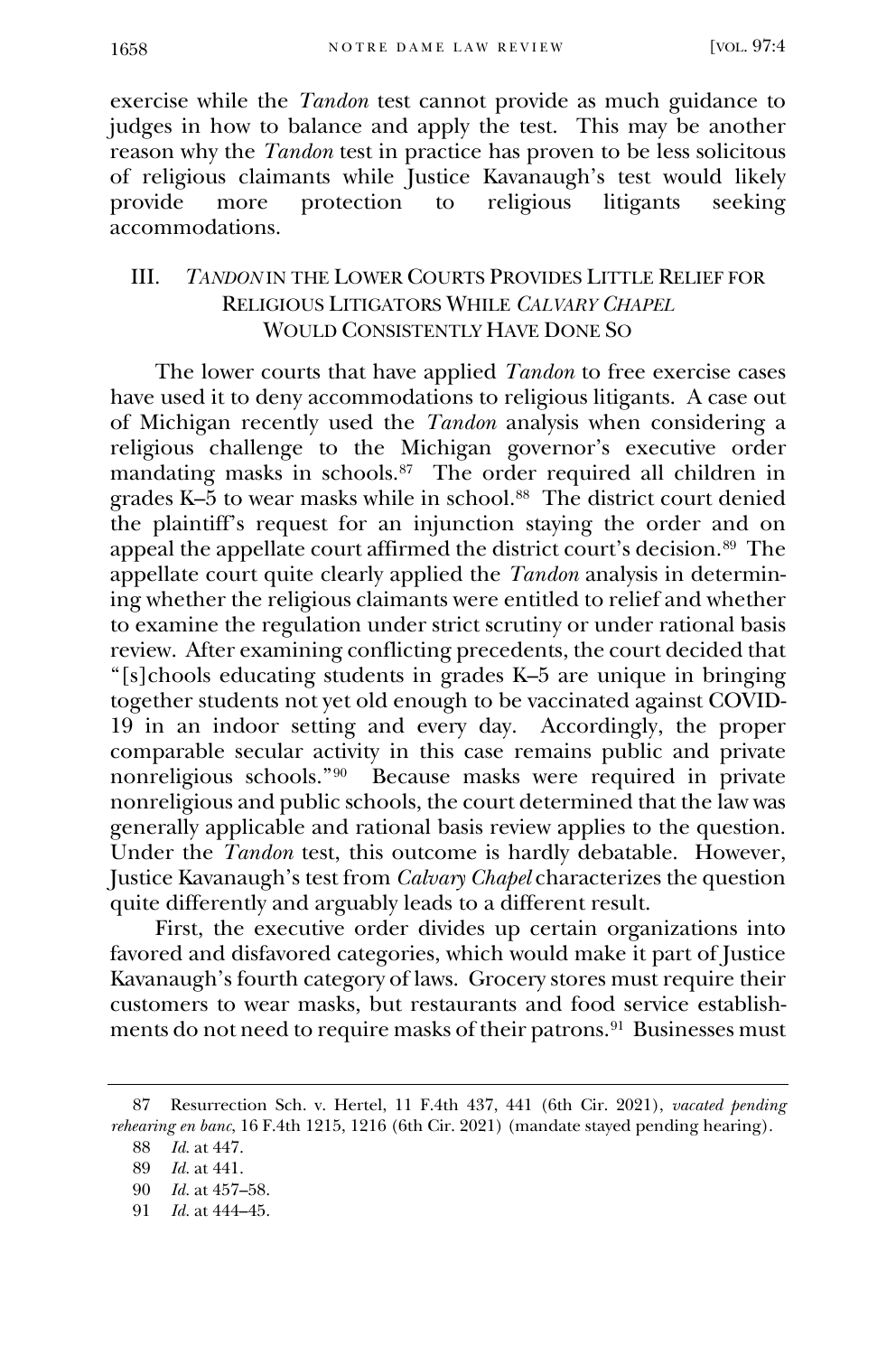require employees to wear masks, but an auditorium hosting a speaker addressing an audience twelve feet away does not have to require the speaker to wear a mask.[92](#page-16-0) Private, religious schools must require all students to wear masks, but churches do not have to require children engaging in a religious service to wear a mask.[93](#page-16-1) The plaintiff's free exercise claim is that wearing a mask at the school prevents their children from effectively learning the Catholic faith through their Catholic school education.[94](#page-16-2) In Justice Kavanaugh's analysis, the private school teaching children the faith could arguably fall into the favored category of organizations (because it is arguably akin to churches and restaurants) as well as the disfavored category (because it is also like the public schools). With this background, the court should embark on the first prong of the test: asking whether the activity is in the favored category. Here, it is not. According to the second prong, the Court now must engage with the government's justification for why religious schools should fall into the disfavored category rather than the favored one. At this stage, the religious claimants may still lose depending on whether the judge accepts the state's arguments that prolonged interaction in schools is significantly different from gathering together to worship for a couple of hours or sitting down for a meal. However, the analysis must be conducted under strict scrutiny which means the government will have to justify applying the regulation to the private school as well as show that it is narrowly tailored. This would give the religious litigants a better chance at an accommodation.

A few comments on the difference between the *Tandon* test and Justice Kavanaugh's test are in order. First, the Michigan executive order is phrased in terms of favored/exempt and disfavored/nonexempt *activities* rather than favored or disfavored *organizations*. As mentioned above, this is one difference between the two tests that makes *Tandon* more clearly applicable since it encompasses all free exercise claims rather than claims centered around organizations and their treatment. The law could still fairly fall into Justice Kavanaugh's fourth category of rules, however, since the organizations are the entities required to enforce the mask requirements upon individuals engaged in the specified activities. Second, *Tandon's* step one comparability analysis proved to be insurmountable for the religious claimants, but they did not face that obstacle in Justice Kavanaugh's regime. Once the judge decided that private schools and public schools are comparable because they pose similar risks to the spread

<span id="page-17-1"></span><span id="page-17-0"></span><sup>92</sup> *Id.*

<sup>93</sup> *Id.*

<span id="page-17-6"></span><span id="page-17-5"></span><span id="page-17-4"></span><span id="page-17-3"></span><span id="page-17-2"></span><sup>94</sup> *Id.* at 447.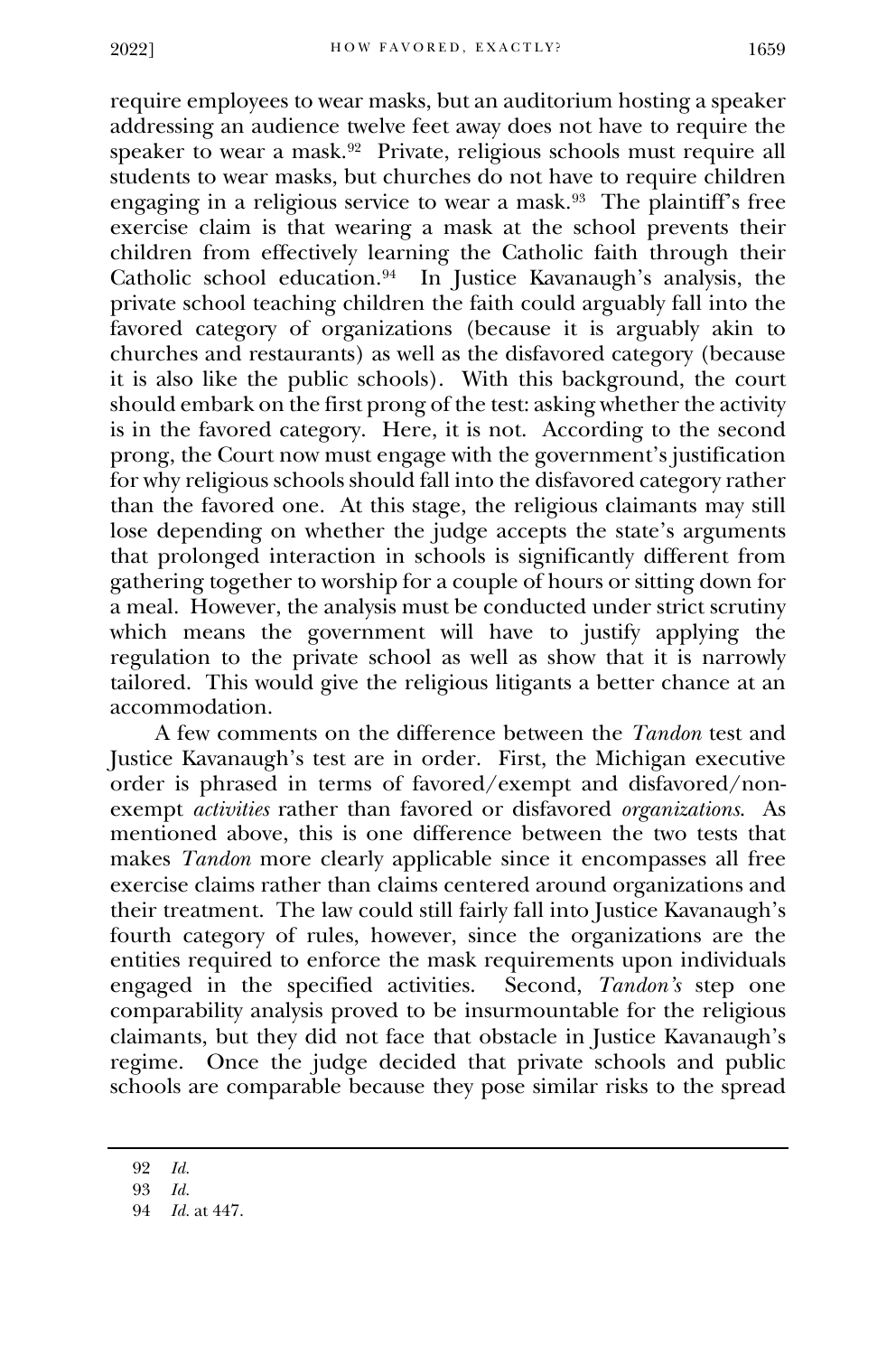of COVID-19—as indeed they must under *Tandon*—the law was deemed neutral and generally applicable and the religious claim was analyzed under rational basis review rather than strict scrutiny. By the mere fact of the division of organizations, however, Justice Kavanaugh's test puts the burden on the government to justify its reason for treating a religious school as disfavored rather than as favored like religious churches or restaurants.

A second case that arose because of pandemic-related regulation was *Does v. Mills*, which was decided in a Maine district court. In that case, the religious claimants sought an exemption from the regulation requiring all healthcare employees to receive the COVID-19 vaccination.[95](#page-17-0) The Maine Legislature issued a rule that required healthcare workers to receive certain vaccinations and originally included both medical and religious exemptions.[96](#page-17-1) In 2019, the legislature amended the rule to remove religious exemptions from the requirement and in 2021 added the COVID-19 shot to the requirements.[97](#page-17-2) Once again, the court explicitly applied *Tandon* to the free exercise claim and found that the regulation should be viewed under a rational basis review, ruling against the religious claimants.<sup>98</sup> In engaging in the comparability analysis, the court probably misapplied even *Tandon* when finding that medical exemptions were not comparable to religious exemptions. The court found that in this case "there is a fundamental difference between a medical exemption which is integral to achieving the public health aims of the mandate and exemptions based on religious or philosophical objections— which are unrelated to the mandate's public health goals.["99](#page-17-4) The asserted government interest is what is comparable in this case; that is, protecting public health by reducing the spread of COVID-19. Upon review, the First Circuit court affirmed the decision, declaring that "the comparability concerns the Supreme Court flagged in the *Tandon* line of cases are not present here.["100](#page-17-5) Once again, the court briskly declared that strict scrutiny therefore did not apply and decided the case upon rational basis review.[101](#page-17-6) 

<sup>95</sup> Does 1–6 v. Mills, No. 21-cv-00242, 2021 WL 4783626, at \*1 (D. Me. Oct. 13, 2021).

<sup>96</sup> *Id.* at \*4.

<sup>97</sup> *Id.* 

<sup>98</sup> *Id.* at \*8, \*12.

<sup>99</sup> *Id.* at \*8.

<span id="page-18-1"></span><span id="page-18-0"></span><sup>100</sup> Does 1–6 v. Mills, 16 F.4th 20, 32 (1st Cir. 2021). The Supreme Court denied an application for injunctive relief on October 29, 2021. Does 1–3 v. Mills, 142 S. Ct. 17 (2021). Justice Kavanaugh joined Justice Barrett's concurrence in denying such "extraordinary relief" in a case which is "the first to address the questions presented" without full briefing and argument. *Id.* at 18 (Barrett, J., concurring).

<span id="page-18-4"></span><span id="page-18-3"></span><span id="page-18-2"></span><sup>101</sup> *Does 1–6*, 16 F.4th at 32.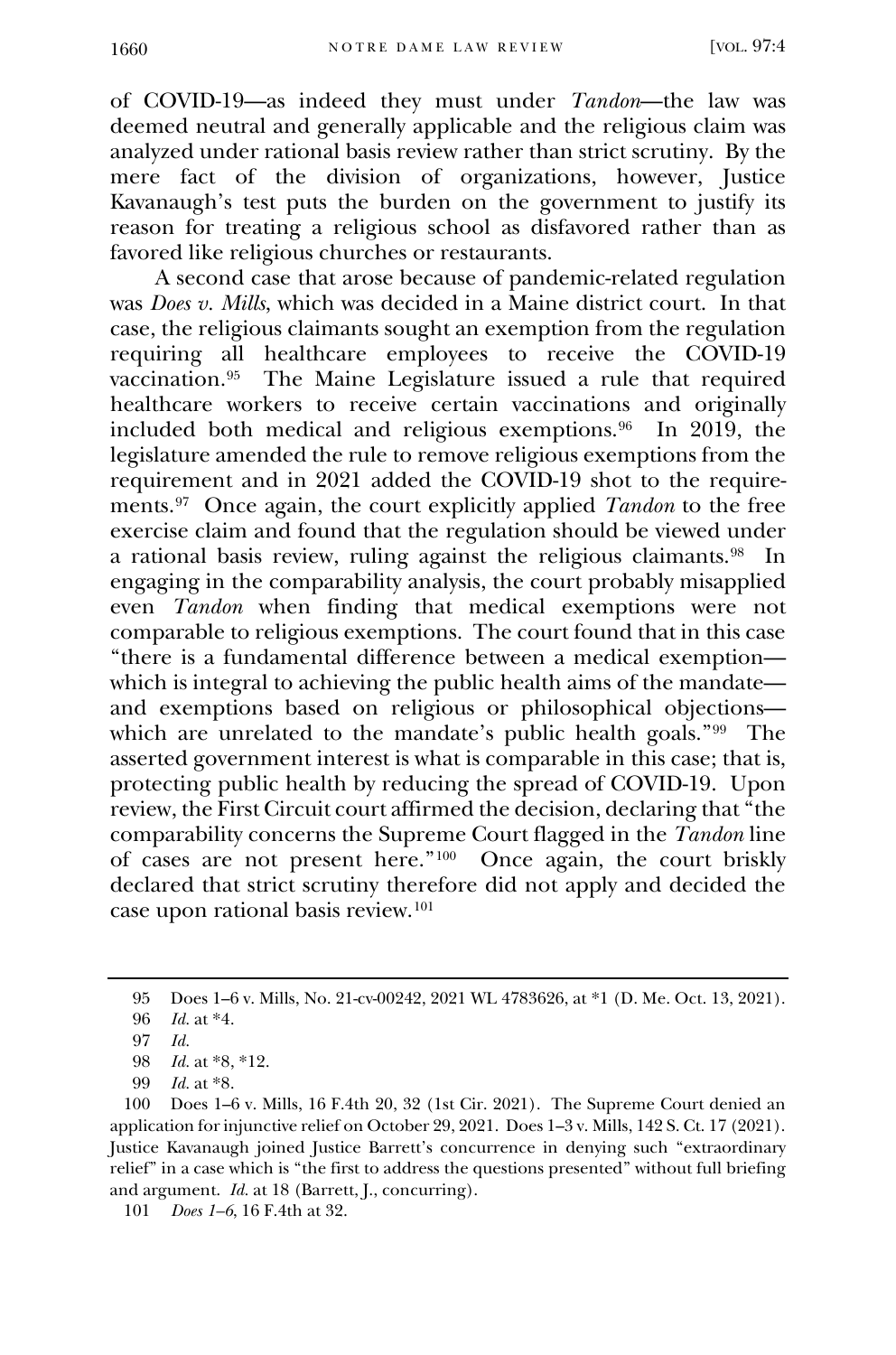The district court erred in this case by comparing the reasons why the regulation exempted people with medical conditions. What is important are *not* the common-sense reasons or necessities why the government may have granted certain exemptions, but the fact that the government has decided some reasons justify an accommodation and some do not.[102](#page-18-0) As Justice Gorsuch stated when applying *Tandon*, "[e]xceptions for one means strict scrutiny for all."[103](#page-18-1) The judgment call of whether religious exercise counts as a good reason to grant an exemption is not left to the discretion of the legislature; the Constitution requires religious reasons to be treated as well as secular reasons. A proper reading of *Tandon* would require the court to find that religious and medical exemptions are comparable because both undermine the state's goals of protecting public health, especially the most vulnerable, and keeping healthcare workers healthy.<sup>104</sup> The court reasoned that public health would be undermined by giving healthcare workers a vaccine that would harm them medically, but that requiring a vaccination of those who have conscientious objections would not.<sup>[105](#page-18-3)</sup> While this particular interest may be more clearly undermined by religious exemptions, the entire reason for the vaccine mandate is to protect the state through universal vaccination. That goal is undermined any time someone does not get the shot, whether for religious or medical reasons. Although this case is probably incorrectly decided,[106](#page-18-4) it illustrates that lower courts have interpreted *Tandon* so that it does not provide strong protection to religious litigants, even in seemingly clear cases.

Under Justice Kavanaugh's test, the court would have less flexibility to craft a preferred outcome. The law creates a favored group—those with medical reasons for refusing the COVID-19 shot and a disfavored group—those with philosophical or religious reasons for refusing the shot. Because Justice Kavanaugh only requires an "arguable" similarity between the religious activity and the secular one, the court would be hard pressed to deny that refusing the shot for religious reasons is similar to refusing it for medical reasons. After all, the result is exactly the same. Now that the law is subject to the most favored nation analysis, the religious claimants are in the disfavored

<sup>102</sup> In *Tandon*, the court said that the reasons why people gather were not important, what mattered was whether the gatherings threatened the government's interest. Tandon v. Newsom, 141 S. Ct. 1294, 1296 (2021) (per curiam).

<sup>103</sup> Fulton v. City of Philadelphia, 141 S. Ct. 1868, 1929 (2021) (Gorsuch, J., concurring).

<sup>104</sup> *Does 1–6*, 16 F.4th at 31.

<sup>105</sup> *Id.* 

<span id="page-19-5"></span><span id="page-19-4"></span><span id="page-19-3"></span><span id="page-19-2"></span><span id="page-19-1"></span><span id="page-19-0"></span><sup>106</sup> See Justice Gorsuch's dissent from the denial of injunctive relief as an example of how the Supreme Court would apply *Tandon* and the strict scrutiny analysis to this case. *Does 1–3*, 142 S. Ct. at 19 (Gorsuch, J., dissenting).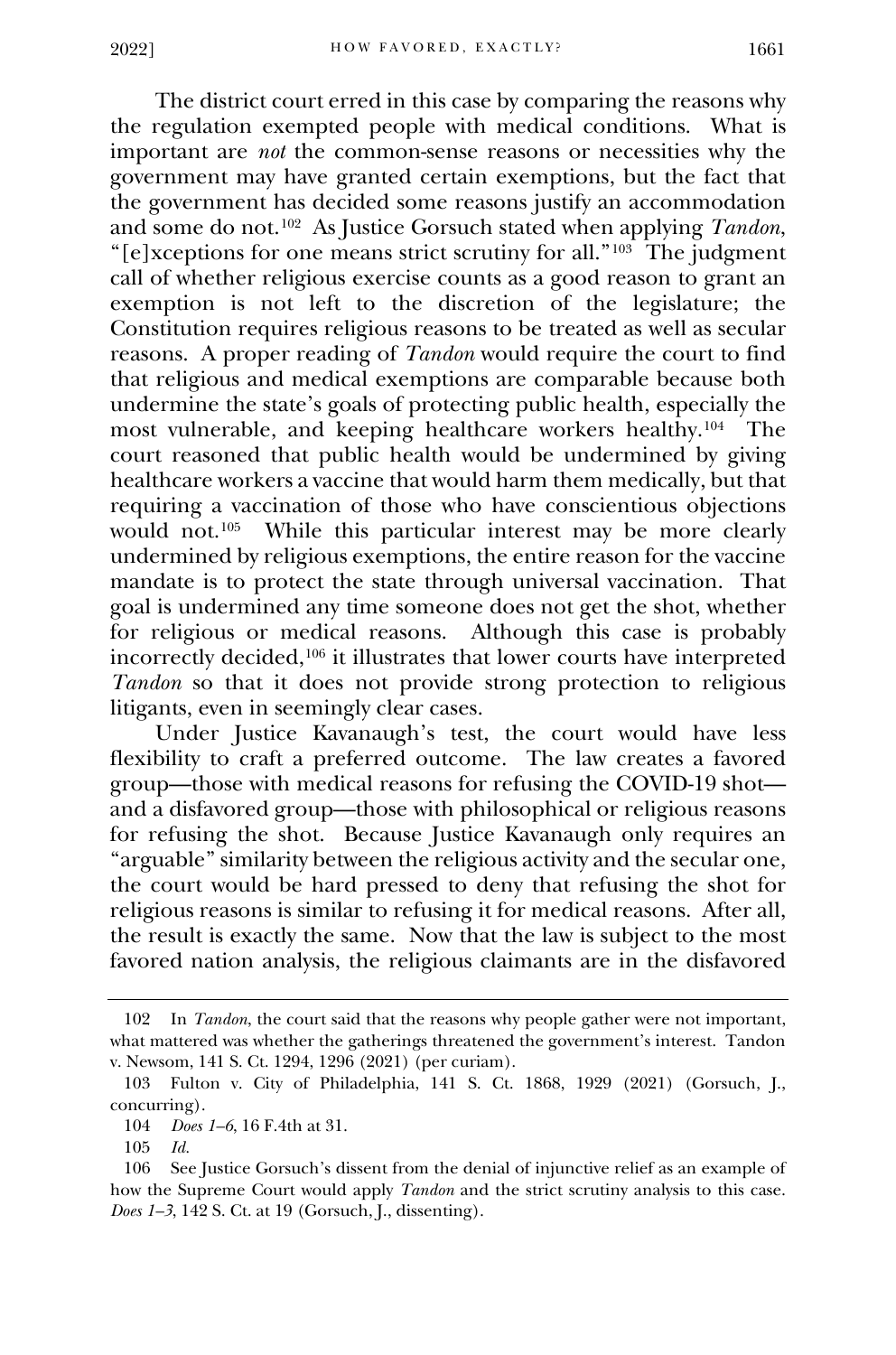category and so would immediately receive the preferential standard of strict scrutiny. While the government certainly would have a compelling interest in promoting public health through vaccination, it would have a difficult time showing that the regulation is narrowly tailored to achieve that end. The district court distinguished this case from *Fraternal Order of Police v. Newark*;[107](#page-19-0) however, that case actually speaks quite specifically to the underlying doctrinal question. In *Fraternal Order of Police*, the government required every police officer to be clean-shaven except those with medical conditions or undercover<br>assignments.<sup>108</sup> The state's asserted interest was uniformity of The state's asserted interest was uniformity of appearance which justified the rule against beards and its application to Muslim officers who sought an exception for religious reasons.[109](#page-19-2) In both the Maine case and in *Newark*, the government's objective is undermined by any exemption and so once one is granted, even for a necessary reason, the door is open for religious exceptions. *Tandon*'s second step, at which judges determine whether the religious and secular activities are comparable, once again led to the death of the religious litigant's claim. Under *Tandon*, the court was able to summarily dismiss the claim because of the supposed dissimilarity, while under Justice Kavanaugh's test, the single secular analog element would force the court to engage in strict scrutiny analysis, giving the religious claimant a better chance of success.

Moving beyond the context of pandemic regulations, the *Tandon*  test applies to all free exercise claims, but Justice Kavanaugh's test would still be more solicitous of religious rights. A recent case in Colorado about religious accommodations illustrates this point. In *303 Creative LLC v. Elenis*, a creative designer sought an exemption from Colorado's laws that prohibited individuals from refusing service to others on account of sexual orientation and from publishing any communication expressing the message that patronage is unwelcome because of an individuals' sexual orientation.[110](#page-19-3) However, a patron may restrict access to certain goods and facilities to individuals of one sex "if such restriction has a bona fide relationship to the goods, services, facilities, privileges[, etc.]."<sup>[111](#page-19-4)</sup> The plaintiff hoped to expand her services to include custom wedding websites, but her religious beliefs prevented her from celebrating same-sex weddings.<sup>[112](#page-19-5)</sup> While she would serve anyone regardless of their sexual orientation, she

<span id="page-20-5"></span><span id="page-20-4"></span><span id="page-20-3"></span><span id="page-20-2"></span><span id="page-20-1"></span>112 *Id.* at 1172.

<sup>107</sup> Does 1–6 v. Mills, No. 21-cv-00242, 2021 WL 4783626, at \*11 (D. Me. Oct. 13, 2021). 108 Fraternal Ord. of Police Newark Lodge No. 12 v. City of Newark, 170 F.3d 359, 360

<span id="page-20-0"></span><sup>(3</sup>d Cir. 1999).

<sup>109</sup> *Id.* at 366.

<sup>110</sup> 303 Creative LLC v. Elenis, 6 F.4th 1160, 1169–70 (10th Cir. 2021).

<sup>111</sup> *Id.* at 1169 (quoting COLO. REV. STAT. § 24-34-601(3) (2021)).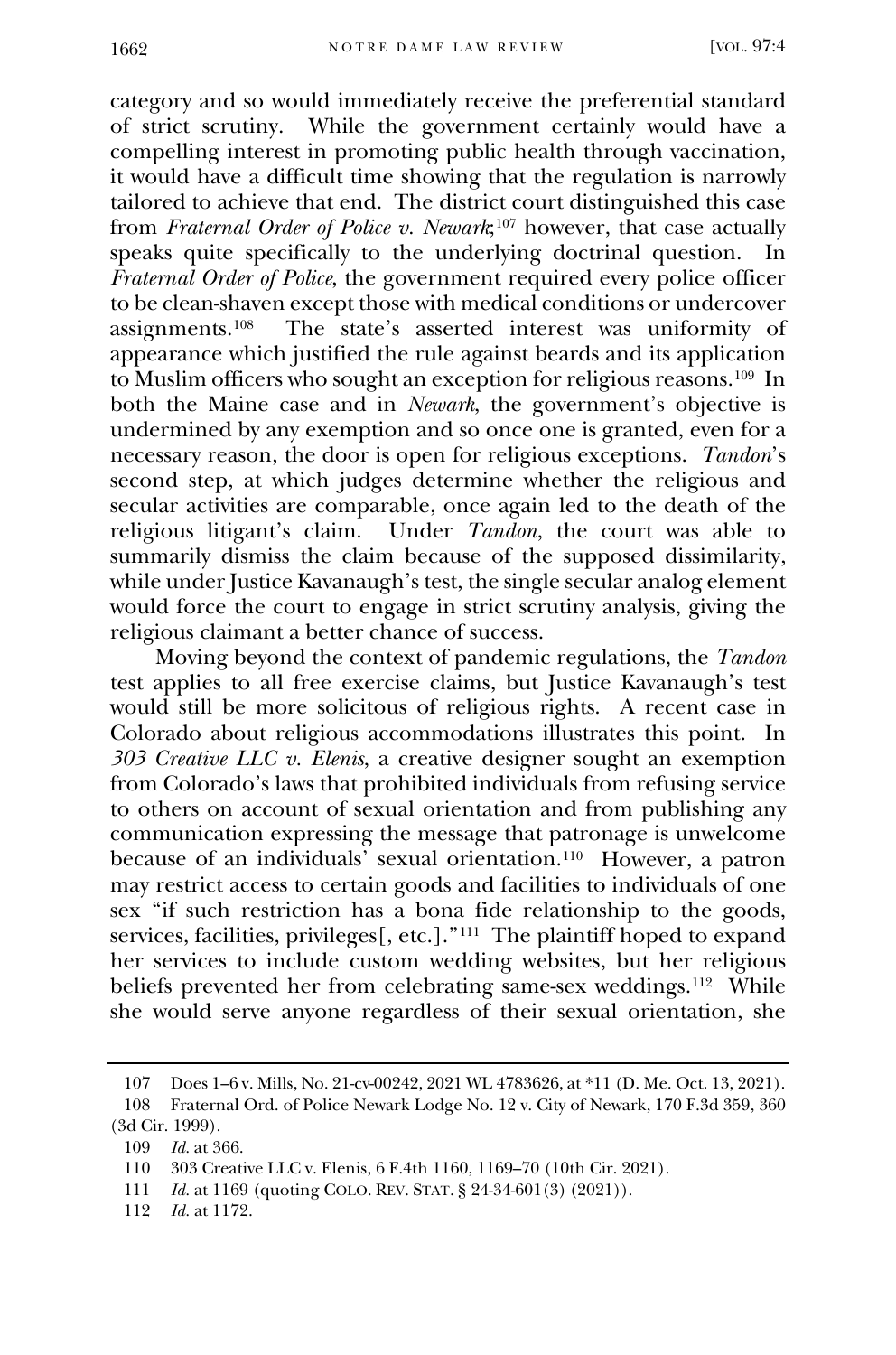would not create a custom website that expressed support of same-sex marriage.[113](#page-20-0) The court in this case found that Colorado's law against discrimination was generally applicable and that rational basis review was required.[114](#page-20-1) Although Colorado did allow message-based refusals of service, the court found that such a refusal was not comparable to the plaintiff's refusal to celebrate same-sex marriage. Instead, the court decided that the appropriate comparator would be someone who refused to support same-sex marriage for secular reasons. Here, the religious claimant "provide[d] no evidence that Colorado permits secularly-motivated objections to serving LGBT consumers."<sup>[115](#page-20-2)</sup> The court dealt with the "bona fide" exemption in the same way, saying that it did not trigger strict scrutiny because the government had not yet declared a religious reason for discrimination invalid while simultaneously upholding a secular reason.<sup>116</sup>

Once again, the court is probably not properly applying the *Tandon* test, and once again this case reveals that the step two comparability analysis is easy to abuse because of its vague standard. As the dissent aptly points out, the mere fact that an exception exists whereby discrimination is tolerated should trigger strict scrutiny of religious reasons for discrimination.[117](#page-20-4) This is a clear system of caseby-case, discretionary decisions on who must comply with the law. However, the *Tandon* test is admittedly difficult to apply in this context. The first step is whether a religious exercise is treated less favorably than a secular one, so it is understandable why the court would look for secularly-motivated discrimination against sexual orientation as a comparator. The state condoned a message-based refusal by a baker when he refused to make a cake with a Bible verse and a message that expressed disapproval of same-sex marriage.[118](#page-20-5) That exemption was given for a secularly-motivated refusal of serve and would require the state to give refusals of service for religious reasons similarly favorable treatment. The difficulty here lies in the justification for the law since the government intends to protect the dignity of homosexual individuals. The state could argue that permitting the religious objector to refuse service harms the dignity of the same-sex couple while a refusal to make anti-gay marriage messages does not. This comparability analysis will depend on how exactly the judge characterizes the purpose of the law and the similarity between the activities. When judges are given authority to define whether an

<sup>113</sup> *Id.* at 1192 (Tymkovich, C.J., dissenting).

<sup>114</sup> *Id.* at 1188 (majority opinion).

<sup>115</sup> *Id.* at 1186.

<sup>116</sup> *Id.* at 1188.

<span id="page-21-0"></span><sup>117</sup> *Id.* at 1208 (Tymkovich, C.J., dissenting).

<span id="page-21-5"></span><span id="page-21-4"></span><span id="page-21-3"></span><span id="page-21-2"></span><span id="page-21-1"></span><sup>118</sup> *Id.* at 1185–86 (majority opinion).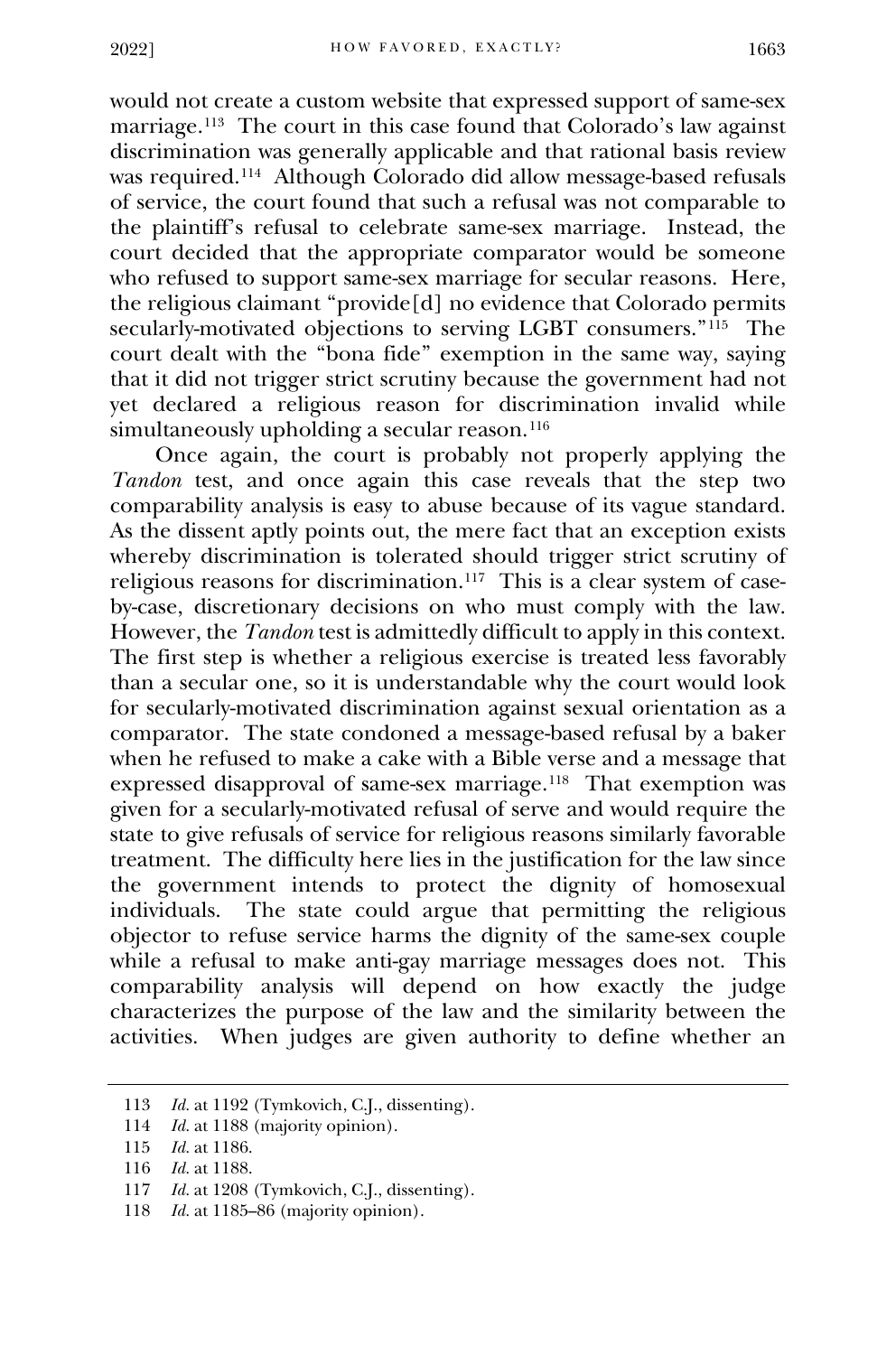activity is comparable based on the justification for regulation (here, that would be a desire to promote equal treatment of LGBT consumers) the results are unpredictable and vary according to a particular judge's sensitivities.

On the other hand, Justice Kavanaugh's test does not require judges to engage in detailed comparison. Colorado claims that the law "allows for message-based refusals" which means that some kinds of service refusals—refusals because the creator disagrees with the message—are exempt from the law while those done because of the status of the customer are not exempt.[119](#page-21-0) Because the religious-based refusal is declaratively a refusal because of the message, and not because of status, the government must explain why it has denied this favored status under a strict scrutiny standard. In this analysis, the court must determine whether the government's goal of promoting equal treatment for homosexual couples is narrowly tailored to achieve its end. Although a balancing of interests is still required with Justice Kavanaugh's test, at least it is carried out under the banner of strict scrutiny rather than rational basis.

Finally, *Chung v. Washington Interscholastic Activities Organization* dealt with *Tandon* in the context of school scheduling requirements and shows that Justice Kavanaugh's test has the potential to apply beyond religious organizations. In this case, Seventh-day Adventists sought an accommodation for their Sabbath observance in the scheduling of high school tennis tournaments.[120](#page-21-1) The court decided that strict scrutiny did not apply because it found that *Tandon* required "myriad exceptions" to the rule before strict scrutiny applied.<sup>[121](#page-21-2)</sup> The plaintiffs pointed out that the school did accommodate religious exercise when scheduling volleyball tournaments because religious schools competed and the entire team needed an exemption.<sup>[122](#page-21-3)</sup> Additionally, golf tournaments were not scheduled for the weekend because golf courses were not open.[123](#page-21-4) However, the court determined that these reasons were so different from the reasons to grant an individual religious exemption that they were not comparable. The golf exception was because of practical necessity and the volleyball accommodation was a categorical, rather than an individual exemption.[124](#page-21-5) The court here once again manipulated *Tandon*'s step two comparability analysis to rule against the religious claimants. After

<span id="page-22-0"></span>124 *Id.*

<sup>119</sup> *Id.* at 1210 (Tymkovich, C.J., dissenting).

<sup>120</sup> Chung v. Wash. Interscholastic Activities Ass'n, No. C19-5730, 2021 WL 3129624, at \*1 (W.D. Wash. July 23, 2021).

<sup>121</sup> *Id.* at \*3.

<sup>122</sup> *Id.*

<sup>123</sup> *Id.*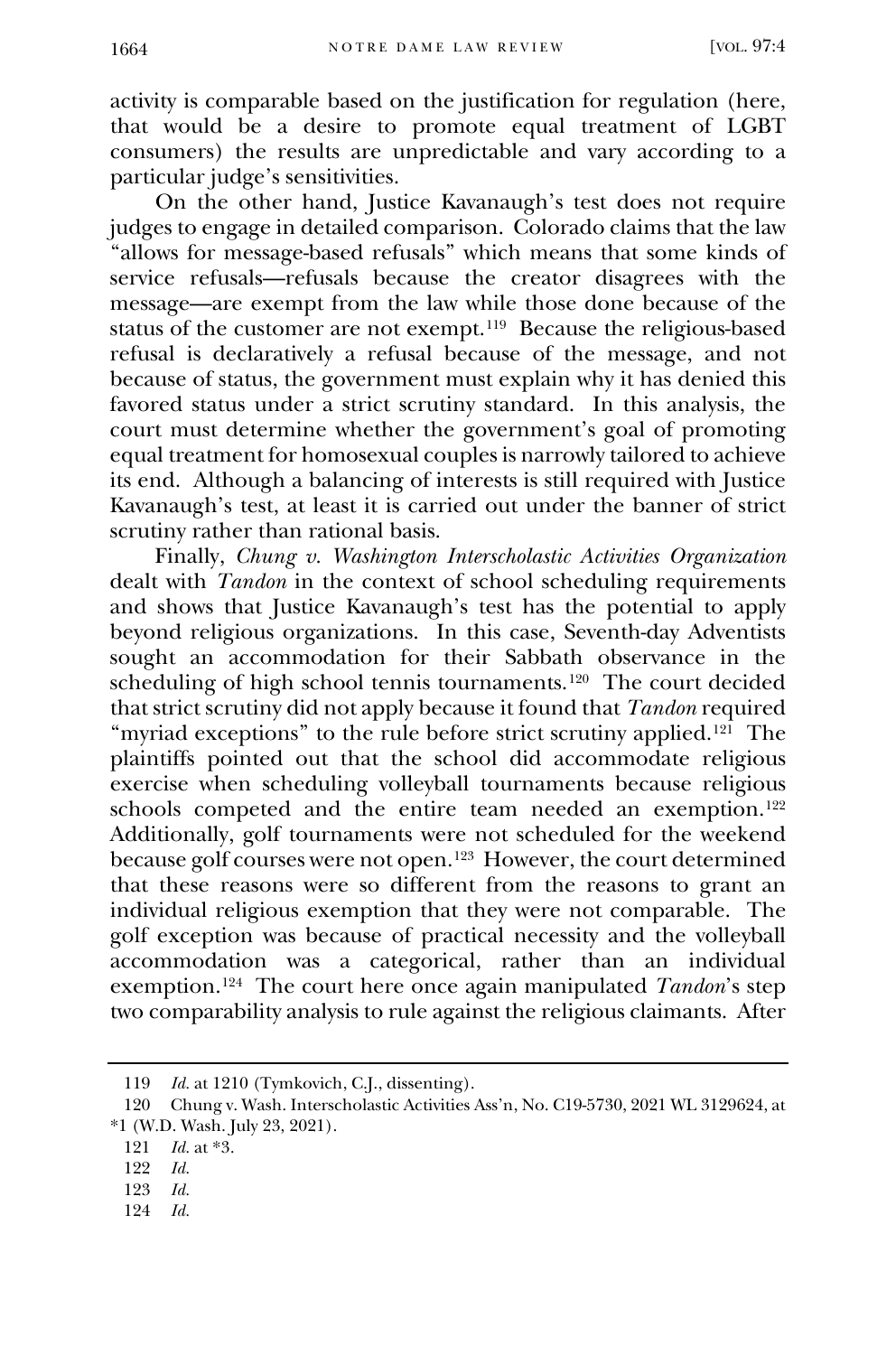all, nowhere in *Tandon* did the Supreme Court indicate that multiple exceptions were a prerequisite for granting a religious accommodation. However, the formulation of the *Tandon* test is unfortunately vague and only weakly protects religious exercise.

In contrast, Justice Kavanaugh's approach would almost certainly lead to strict scrutiny. The mere fact that some sports receive religious accommodations and that others do not indicates that there are favored and disfavored categories, and tennis should be in the same category as other sports like volleyball. Under Justice Kavanaugh's test, the fact that some exemption requests come from individuals and some from teams would only factor into the second prong of the state's justification for treating the two activities differently. Quite likely, the court would find that this was not a sufficient justification. After all, if the reasons for denying exemptions are ease of scheduling and convenience to the students, such reasons are probably not going to carry the day in a strict scrutiny analysis. Once again, it is important to note that Justice Kavanaugh's test is formulated to protect religious organizations from being treated worse than secular organizations. In this case and others, the free exercise claim is phrased in terms of individual accommodation or free exercise activities. The *Calvary Chapel* framework is flexible enough to fit these fact patterns as well, but it is worth considering whether Justice Kavanaugh intended his test to encompass so much. The four types of law mentioned in *Calvary Chapel* appear to be Justice Kavanaugh's attempt to categorize all religious claims.[125](#page-22-0) Justice Kavanaugh explained all four categories of laws in terms of their effect upon religious organizations rather than upon individual religious litigants or religious activity generally. If Justice Kavanaugh is truly making an exhaustive list, it is reasonable to extrapolate that the fourth category must include not just treatment of religious organizations but also treatment of individuals. Consequently, *Tandon*'s initial advantage of providing a flexible framework for analyzing all free exercise cases may be moot if Justice Kavanaugh's test extends beyond mere religious institutions into religious activities generally and individual religious litigants. As cases like *Chung* show, Justice Kavanaugh's most favored nation test is flexible enough to encompass a broad spectrum of religious liberty claims.

A final question to address is whether Justice Kavanaugh's test would be subject to the same danger of manipulation that the *Tandon* test has experienced in the lower courts. The weakness of Justice Kavanaugh's test is that he does not explicitly state the standard for

<sup>125</sup> Calvary Chapel Dayton Valley v. Sisolak, 140 S. Ct. 2603, 2610 (2020) (Kavanaugh, J., dissenting).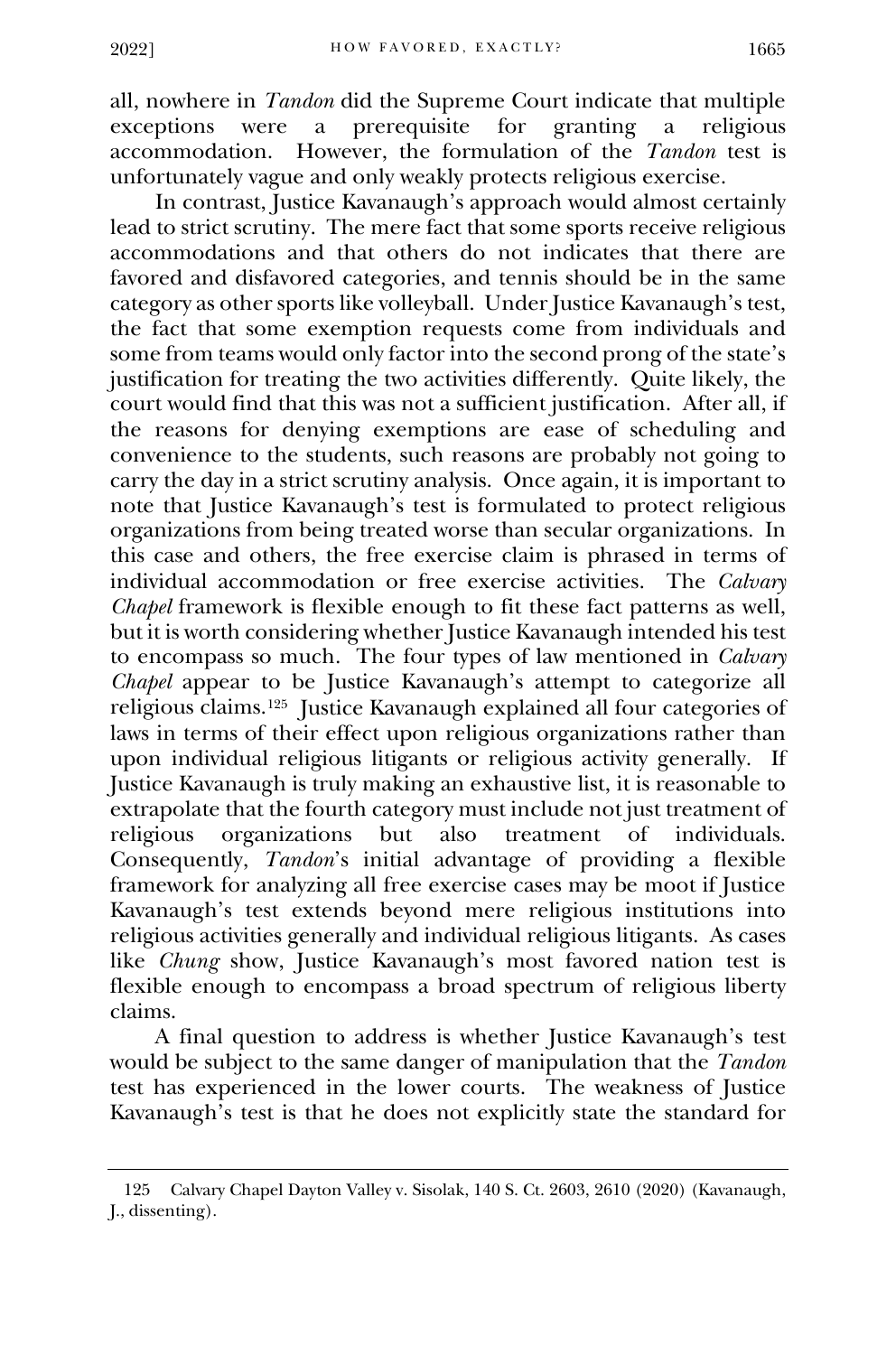when a religious activity could "arguably" fall into either the favored or disfavored category. As it stands now, lower courts may be tempted to avoid Justice Kavanaugh's analysis altogether by simply "explaining away" why the religious activity is unlike the secular one. Perhaps the best formulation of Justice Kavanaugh's test would be one that enacts a "conceivability" standard for this lurking, pre–step one question. As long as the religious activity could conceivably be placed in either category, the court must launch into the rest of the *Calvary Chapel* test. "Arguably" implies a reasonableness component as to whether the religious act could be placed in the favored category, but "conceivable" would pose the question in terms of whether favored treatment is within the realm of possibilities. Courts and judges would have a harder time side-stepping the analysis without the comforting vagueness of a "reasonable" standard to hide behind. Although it is easy to meet, the "conceivability" formulation does not pose a danger of unduly increasing religious litigation and will not necessarily multiply religious exceptions to an unmanageable degree. After all, courts can filter out religious claims that are too disruptive of the public welfare and that are rationally regulated in the second step when the government explains its justification for the disfavored treatment. What is important is to formulate the test so that judges are not invited to pre-decide the case by reintroducing the comparability analysis that caused so much unpredictability in the *Tandon* test. No test is perfect, and the second step of Justice Kavanaugh's test does require a weighing and balancing that will inevitably differ according to each judge's sensibilities. However, his test would be at least incrementally more protective of religious freedom than the *Tandon* test.

#### **CONCLUSION**

The pandemic cases were an exciting development in First Amendment jurisprudence. Most especially, Justice Kavanaugh's exposition of the most favored nation theory for evaluating religious exemptions broadened the horizon in terms of analyzing free exercise accommodation claims. As laid out by Justice Kavanaugh, the most favored nation theory provides a consistent, systemic way to evaluate religious accommodation claims which places appropriate weight on the importance of religious freedom. Because he limited the test to laws that place religious organizations in a disfavored category rather than suggesting a new standard for all free exercise claims, Justice Kavanaugh could be especially protective of religious claimants' rights without opening the floodgates to constant religious accommodations. Although the majority of the Court appeared to adopt a similar test in *Tandon*, a close examination reveals that the majority's formulation of the test leads to inconsistent outcomes and, as interpreted by lower